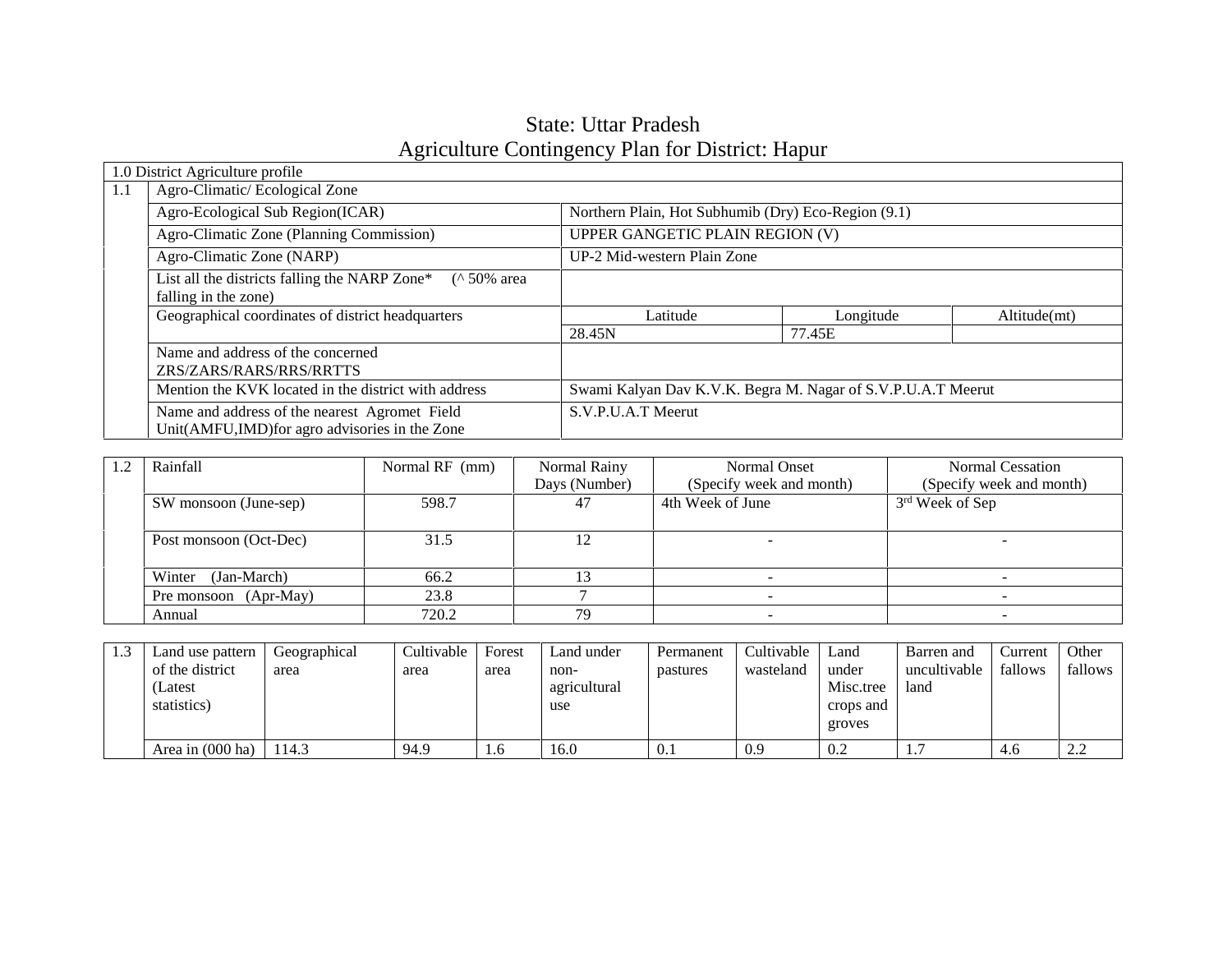| ⊥.⊣ | $\sim$ $\cdot$ 1<br>Ma <sub>1</sub> or<br>Soils | Area('000 ha) | Percent(%) of total |
|-----|-------------------------------------------------|---------------|---------------------|
|     | $\cdot$<br>Sandy loam soils                     | 24.7          | 26 %                |
|     | Loam soils                                      | 40.8          | 43%                 |
|     | Clay loam soils                                 | - -<br>11.4   | 12%                 |

| . | Agricultural land use    | Area $(000 \text{ ha})$ | Cropping intensity (%) |
|---|--------------------------|-------------------------|------------------------|
|   | Net sown area            | -87.6                   | 164.9 %                |
|   | Area sown more than once | 56.5                    |                        |
|   | Gross cropped area       | 143.6                   |                        |

| 1.6 | Irrigation                          | Area('000 ha) |                                                                                                   |                                    |
|-----|-------------------------------------|---------------|---------------------------------------------------------------------------------------------------|------------------------------------|
|     | Net irrigation area                 | 87.0          |                                                                                                   |                                    |
|     | Gross irrigated area                | 143.6         |                                                                                                   |                                    |
|     | Rain fed area                       | 0.01          |                                                                                                   |                                    |
|     | Sources of irrigation(Gross Irr.    | Number        | Area('000 ha)                                                                                     | Percentage of total irrigated area |
|     | Area)                               |               |                                                                                                   |                                    |
|     | Canals                              |               | 12.6                                                                                              | 8.7                                |
|     | Tanks                               |               | $\mathbf{0}$                                                                                      |                                    |
|     | Open wells                          |               | 0.2                                                                                               | 0.1                                |
|     | Bore wells                          |               | 130.7                                                                                             | 91.2                               |
|     | Lift irrigation schemes             |               | <b>NA</b>                                                                                         |                                    |
|     | Micro-irrigation                    |               | $\rm NA$                                                                                          |                                    |
|     | Other sources                       |               | $\Omega$                                                                                          |                                    |
|     | Total Irrigated Area                |               | 143.4                                                                                             |                                    |
|     | Pump sets                           | NA            |                                                                                                   |                                    |
|     | No. of Tractors                     | <b>NA</b>     |                                                                                                   |                                    |
|     | Groundwater availability and use*   | No of blocks- | $%$ )area                                                                                         | Quality of water                   |
|     | (Data source: State/ Central Ground | Tehsils-      |                                                                                                   |                                    |
|     | water Department/Board)             |               |                                                                                                   |                                    |
|     | Over exploited                      |               |                                                                                                   |                                    |
|     | Critical                            |               |                                                                                                   |                                    |
|     | Semi-critical                       |               |                                                                                                   |                                    |
|     | Safe                                |               |                                                                                                   |                                    |
|     | Waste water availability and use    |               |                                                                                                   |                                    |
|     | Ground water quality                |               |                                                                                                   |                                    |
|     |                                     |               | *over-exploited groundwater utilization> 100%; critical: 90-100%; semicritical: 70-90%; safe:<70% |                                    |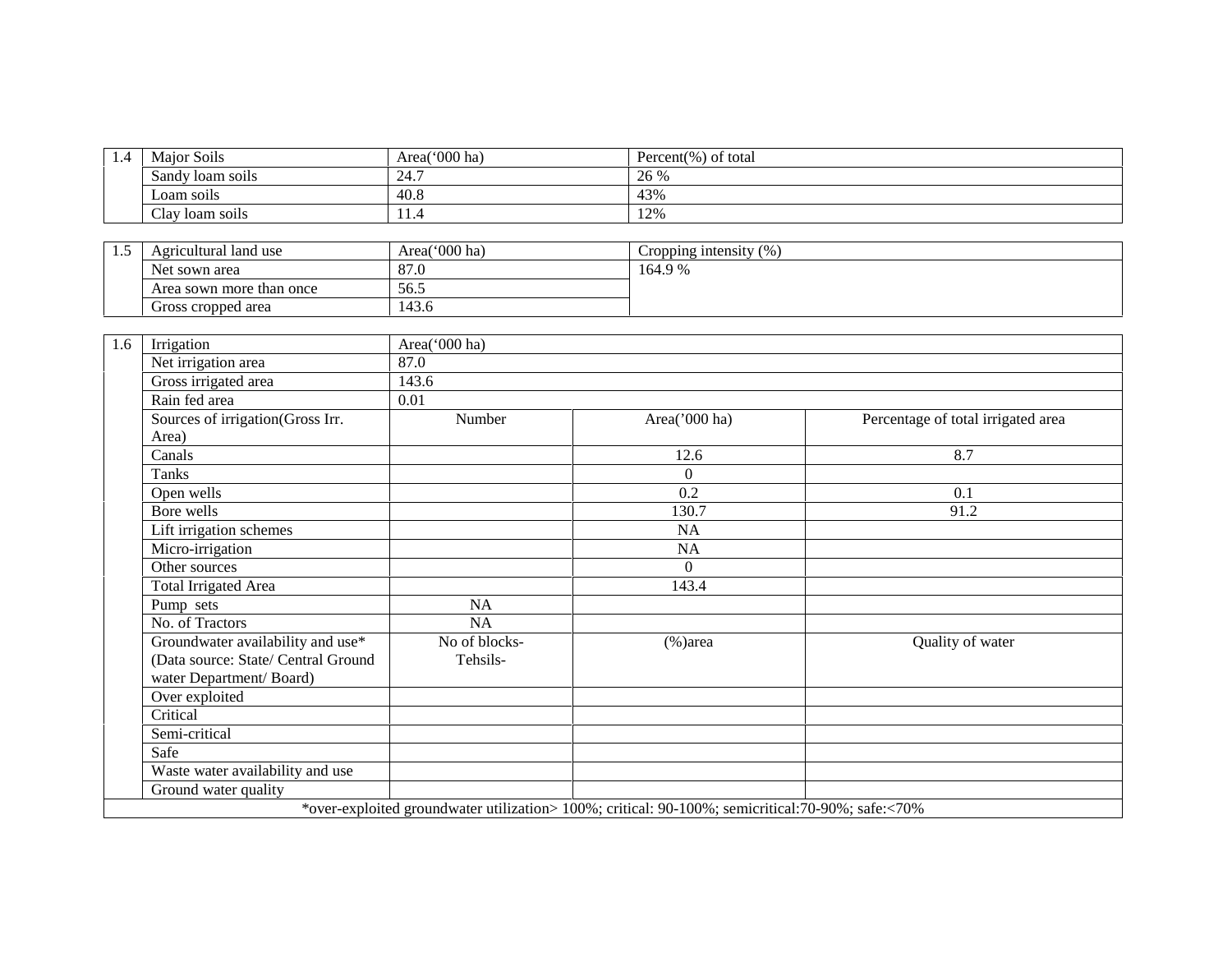## **1.7 Area under major field crops & (As per latest figures 2011-12)**

| 1.7 | Major field crops cultivated | Area('000 ha)            |                          |                          |           |                          |                          |                          |       |  |
|-----|------------------------------|--------------------------|--------------------------|--------------------------|-----------|--------------------------|--------------------------|--------------------------|-------|--|
|     |                              | Kharif                   |                          |                          | Rabi      |                          |                          | Summer                   | Total |  |
|     |                              | Irrigated                | Rain fed                 | Total                    | Irrigated | Rain fed                 | Total                    |                          |       |  |
|     | Rice                         | 21.4                     | $\overline{0}$           | 21.4                     | $\Omega$  | - 17                     | $\boldsymbol{0}$         | $\theta$                 | 21.4  |  |
|     | Wheat                        | U                        | $\overline{0}$           | $\overline{0}$           | 45.1      | -0                       | 45.1                     | $\theta$                 | 45.1  |  |
|     | Maize                        | 1.1                      | $\overline{0}$           | 1.1                      |           | $\overline{\phantom{a}}$ | -                        | $\overline{\phantom{a}}$ | 1.1   |  |
|     | Sugarcane                    | 35.5                     | $\theta$                 | 35.5                     |           | $_{-*}$                  | $\overline{\phantom{a}}$ | $\overline{\phantom{a}}$ | 35.5  |  |
|     | Potato                       | $\overline{\phantom{0}}$ | $\overline{\phantom{0}}$ | $\overline{\phantom{0}}$ | 3.8       | -0                       | 3.8                      | -                        | 3.8   |  |
|     | Arhar                        | 1.1                      | $\theta$                 | 1.1                      |           | $\overline{\phantom{a}}$ | $\overline{\phantom{0}}$ |                          | 1.1   |  |

## **1.8 Production and productivity of major crops (Average of last 5 years)**

| 1.7 | Major field crops |                          | Area('000 ha)            |                          |                          |                          |                          |                      |                         |                               |  |  |
|-----|-------------------|--------------------------|--------------------------|--------------------------|--------------------------|--------------------------|--------------------------|----------------------|-------------------------|-------------------------------|--|--|
|     | cultivated        |                          | Kharif                   | Rabi                     |                          | Summer                   |                          | Total                |                         | Crop                          |  |  |
|     |                   | Production<br>(000T)     | Productivity<br>(KG/HA)  | Production<br>(000T)     | Productivity<br>(KG/HA)  | Production<br>(000T)     | Productivity<br>(KG/HA)  | Production<br>(7000) | Productivity<br>(KG/HA) | residue<br>as fodder<br>(000) |  |  |
|     |                   |                          |                          |                          |                          |                          |                          |                      |                         | tons)                         |  |  |
|     | Rice              | 59.4                     | 2774                     | $\overline{\phantom{a}}$ | -                        | $\overline{\phantom{a}}$ | $\overline{\phantom{0}}$ | 59.4                 | 2774                    | <b>NA</b>                     |  |  |
|     | Wheat             | $\overline{\phantom{0}}$ | $\overline{\phantom{0}}$ | 201.5                    | 4466                     | $\overline{\phantom{a}}$ | $\overline{\phantom{0}}$ | 201.5                | 4466                    | <b>NA</b>                     |  |  |
|     | Maize             | 2.3                      | 2137                     | $\overline{a}$           | $\overline{a}$           | $\overline{\phantom{a}}$ | $\overline{\phantom{a}}$ | 2.3                  | 2137                    | NA                            |  |  |
|     | Sugarcane         | 2253.0                   | 63500                    | $\overline{\phantom{a}}$ | $\overline{\phantom{a}}$ | $\overline{\phantom{0}}$ | $\overline{\phantom{0}}$ | 2253.0               | 63500                   | <b>NA</b>                     |  |  |
|     | Potato            | $\overline{\phantom{0}}$ | $\overline{\phantom{0}}$ | 95.8                     | 25357                    | $\overline{\phantom{a}}$ |                          | 95.8                 | 25357                   | <b>NA</b>                     |  |  |
|     | Arhar             | 0.8                      | 711                      | $\overline{\phantom{0}}$ | $\overline{\phantom{a}}$ | $\overline{\phantom{0}}$ | $\overline{\phantom{a}}$ | 0.8                  | 711                     | <b>NA</b>                     |  |  |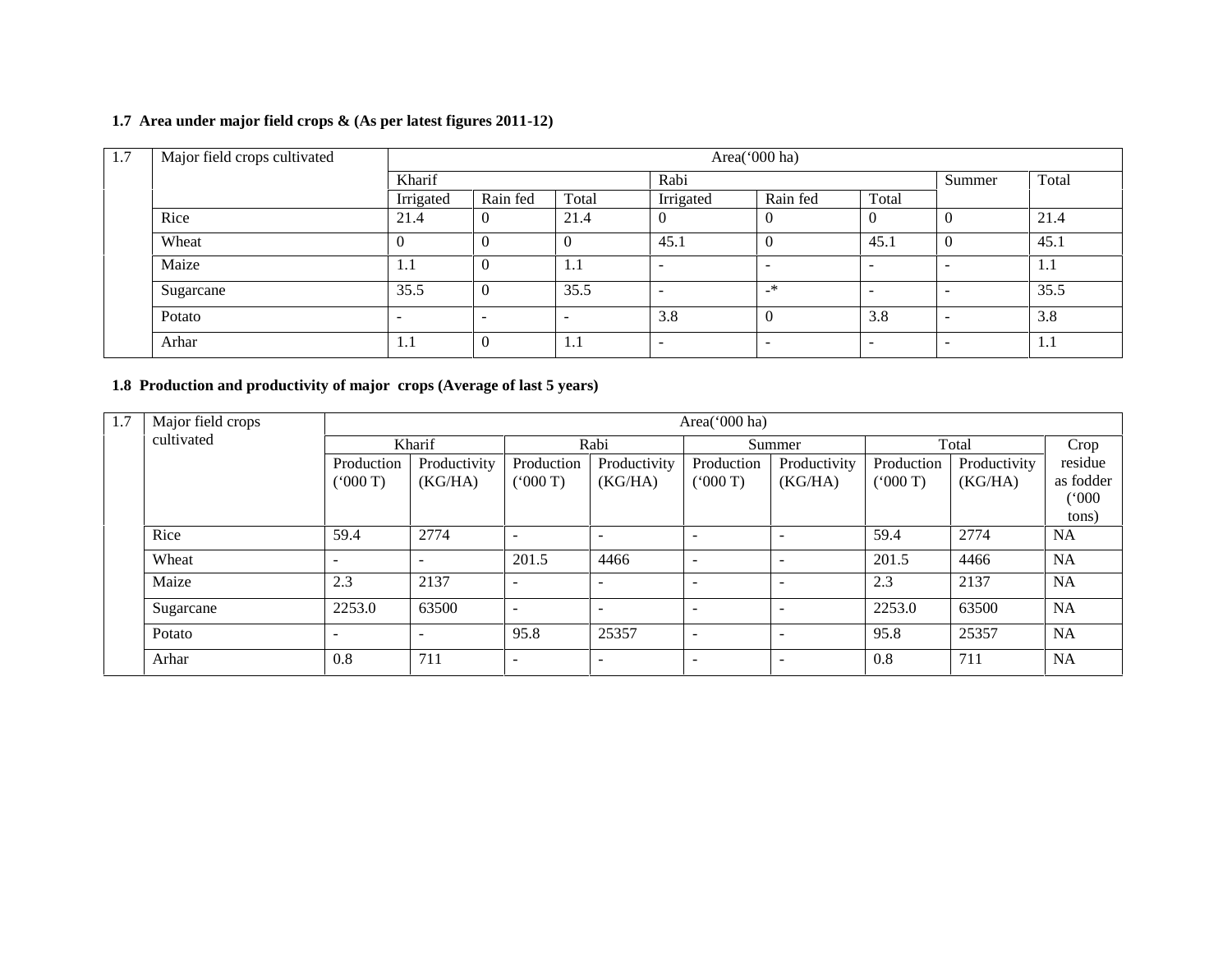| 1.12 | Sowing window for 5 major field | Rice      | Wheat                 | Sugar cane       | Pigeonpea | Mustard          |
|------|---------------------------------|-----------|-----------------------|------------------|-----------|------------------|
|      | crops                           |           |                       |                  |           |                  |
|      |                                 |           |                       |                  |           |                  |
|      | Kharif-Rainfed                  |           |                       |                  | June-July |                  |
|      | Kharif-Irrigated                | June-July |                       | March-May        | March-May |                  |
|      | Rabi-Rainfed                    |           |                       |                  |           |                  |
|      | Rabi-Irrigated                  |           | November-<br>December | October-November |           | October-November |

| 1.13 | What is the major contingency the district is prone to? (Tick mark) | Regular | Occasional | None |
|------|---------------------------------------------------------------------|---------|------------|------|
|      | Drought                                                             |         |            |      |
|      | Flood                                                               |         |            |      |
|      | Cyclone                                                             |         |            |      |
|      | Hail storm                                                          |         |            |      |
|      | Heat wave                                                           |         |            |      |
|      | Cold wave                                                           |         |            |      |
|      | Frost                                                               |         |            |      |
|      | Sea water intrusion                                                 |         |            |      |
|      | Sheath blight, BPH, Pyrilla etc.                                    |         |            |      |
|      | Fog                                                                 |         |            |      |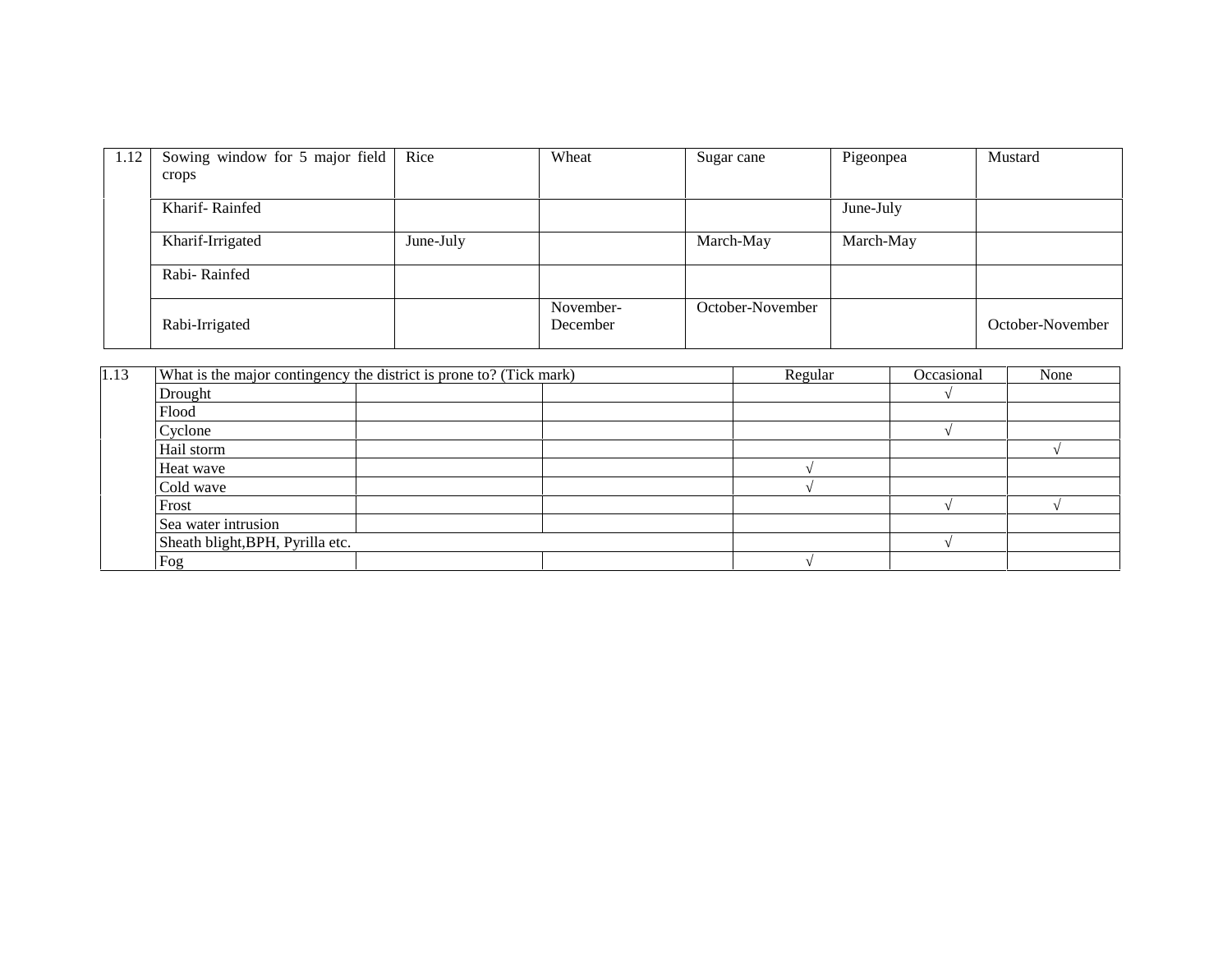# **2.0 Strategies for weather related contingencies**

## **2.1 Drought**

#### **2.1.1 Rainfed situation**

| <b>Condition</b>                                    |                                                     |                                        | <b>Suggested Contingency measures</b>                                                                                                                                                                                                                      |                                                                                                                       |                                                                                                                                                                                  |  |  |
|-----------------------------------------------------|-----------------------------------------------------|----------------------------------------|------------------------------------------------------------------------------------------------------------------------------------------------------------------------------------------------------------------------------------------------------------|-----------------------------------------------------------------------------------------------------------------------|----------------------------------------------------------------------------------------------------------------------------------------------------------------------------------|--|--|
| <b>Early season</b><br>drought<br>(delayed onset)   | <b>Major Farming</b><br>situation                   | Normal Crop/<br><b>Cropping system</b> | Change in crop / cropping system<br>including variety                                                                                                                                                                                                      | <b>Agronomic measures</b>                                                                                             | <b>Remarks</b> on<br>Implementation                                                                                                                                              |  |  |
| Delay by 2<br>weeks<br>4 <sup>th</sup> week of June | Deep soil, yellow<br>colored alluvial<br>loam soils | Maize/Sorghum/Bajra/<br>Pigeonpea      | Maize: Kanchan, Navin Navjyoti, Azad<br>utam, Surya, Meerut pili, Ganga 2,11 Samrat<br>etc<br>Sorghum: CSH 14, 16, CSB 13, 15, SPB<br>1338 etc<br>Bajra: Raj-171, WCC-75, Pusa 23, 322,<br>ICMH-451 etc.<br>Pigeonpea: UPAS 120, ICPL 151,<br>Pusa 33 etc. | • Conservation furrow<br>• Inter-cultivation<br>• Sowing with multi<br>seed drill<br>• Wider spacing for<br>pigeonpea | $\overline{a}$                                                                                                                                                                   |  |  |
| Delay by 4<br>weeks<br>$2nd$ week of<br>July        | Deep soil, yellow<br>colored alluvial<br>loam soils | Maize/ Bajra/Til/<br>Blackgram         | Maize: Kanchan, Navin Navjyoti, Azad<br>utam, Surya, Meerut pili, Ganga 2,11 Samrat<br>etc<br>Bajra:Raj-171, WCC-75, Pusa 23, 322<br>icmh-451<br>Til: Pergati, shekar, TA-78, TA-12<br>Blackgram: Narender Blackgram-1, Pant<br>U-30, 19, 35 etc           | • Conservation furrow<br>• Inter-cultivation<br>• Sowing with multi<br>seed drill                                     | • Linkage under<br><b>RKVY</b> for<br>supply of seed<br>drills<br>• Supply of seed<br>through govt.<br>programmes<br>ie.<br>NFSM,RKVY<br>• Re-scheduling<br>of canal<br>calendar |  |  |
| Delay by 6<br>weeks<br>4 <sup>th</sup> week of July | Deep soil, yellow<br>colored alluvial<br>loam soils | Blackgram/Mungbean /<br>Toria/ Bajra   | Blackgram: Narender Blackgram-1, Pant<br>U-30, 19, 35<br>Mungbean: PantGreengram -2, 3,<br>Narender mung -1, 4, SML-668, PDM-11<br>Bajra:Raj-171, WCC-75, Pusa 23, 322<br>icmh-451                                                                         | • Sowing with multi<br>seed drill                                                                                     |                                                                                                                                                                                  |  |  |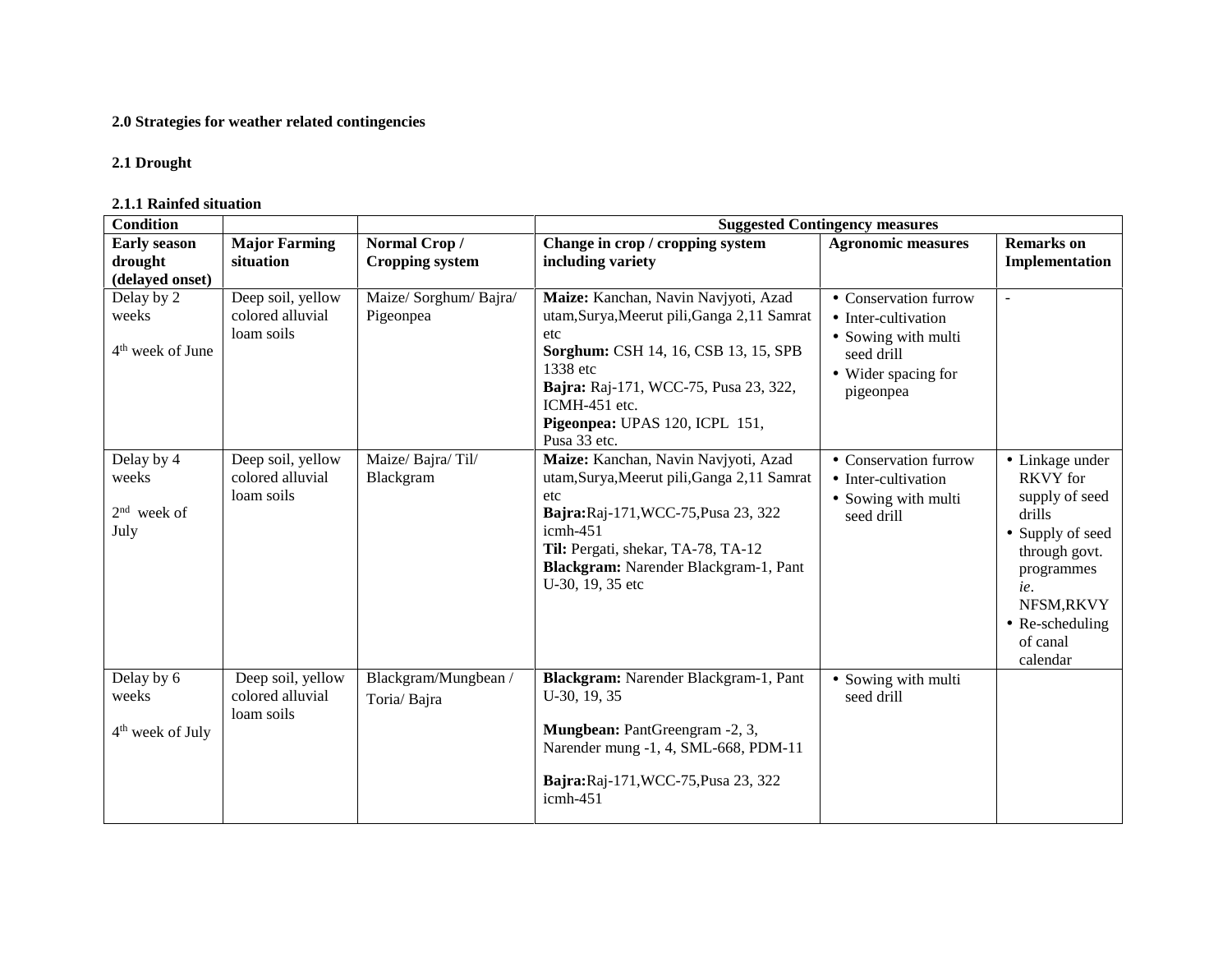| Delay by 8    | Deep soil, yellow | Toria | Toria: P.T.-30, 507, 303, Bhawani, T-9 | • Conservation furrow | $\bullet$ Seed-drill |
|---------------|-------------------|-------|----------------------------------------|-----------------------|----------------------|
| weeks         | colored alluvial  |       |                                        | • Inter-cultivation   | under RKVY           |
|               | loam soils        |       |                                        | • Sowing with multi   | Supply of            |
| $2nd$ week of |                   |       |                                        | seed drill            | seed                 |
| August        |                   |       |                                        |                       | through              |
|               |                   |       |                                        |                       | govt.                |
|               |                   |       |                                        |                       | agencies <i>ie</i> . |
|               |                   |       |                                        |                       | <b>NFSM</b>          |

| Condition                                                                                                                 |                                                   |                                                                        |                                                                                                                                            | <b>Suggested Contingency measures</b>                                                           |                                                                                                                                                                  |
|---------------------------------------------------------------------------------------------------------------------------|---------------------------------------------------|------------------------------------------------------------------------|--------------------------------------------------------------------------------------------------------------------------------------------|-------------------------------------------------------------------------------------------------|------------------------------------------------------------------------------------------------------------------------------------------------------------------|
| Early season<br>drought<br>(Normal onset)                                                                                 | <b>Major Farming</b><br>situation                 | Normal Crop/<br><b>Cropping system</b>                                 | Crop management                                                                                                                            | Soil nutrient &<br>moisture conservation<br>measures                                            | <b>Remarks</b> on<br>Implementation                                                                                                                              |
| Normal onset<br>followed by 15-<br>20 days dry spell<br>after sowing<br>leading to poor<br>germination/crop<br>stand etc. | Upland (Irrigated)                                | Rice/Sugarcane/<br>Blackgram/<br>Greengram/Sorghum<br>(Fodder)         | 1. Thining, weeding and gap filling in<br>existing crop.<br>2. Re sowing<br>3. Selection/nursery sowing of short<br>duration rice cultivar | Inter cultivation<br>$\bullet$<br>Conservation<br>furrow<br>Thinning and<br>weeding<br>Mulching | • Supply of inter<br>cultural implements<br>through RKVY<br>• Farm ponds through<br><b>IWSM</b> programme<br>• Pulse crop seeds<br>supply through<br><b>NFSM</b> |
|                                                                                                                           | Un irrigated<br>upland<br>Un irrigated<br>lowland | Maize/Sorghum/<br>Pigeonpea/Greengram<br>Pigeonpea/Bajra/<br>Blackgram | Gap filling                                                                                                                                | Inter cultivation<br>Conservation<br>furrow<br>Thinning and<br>weeding<br>Mulching              |                                                                                                                                                                  |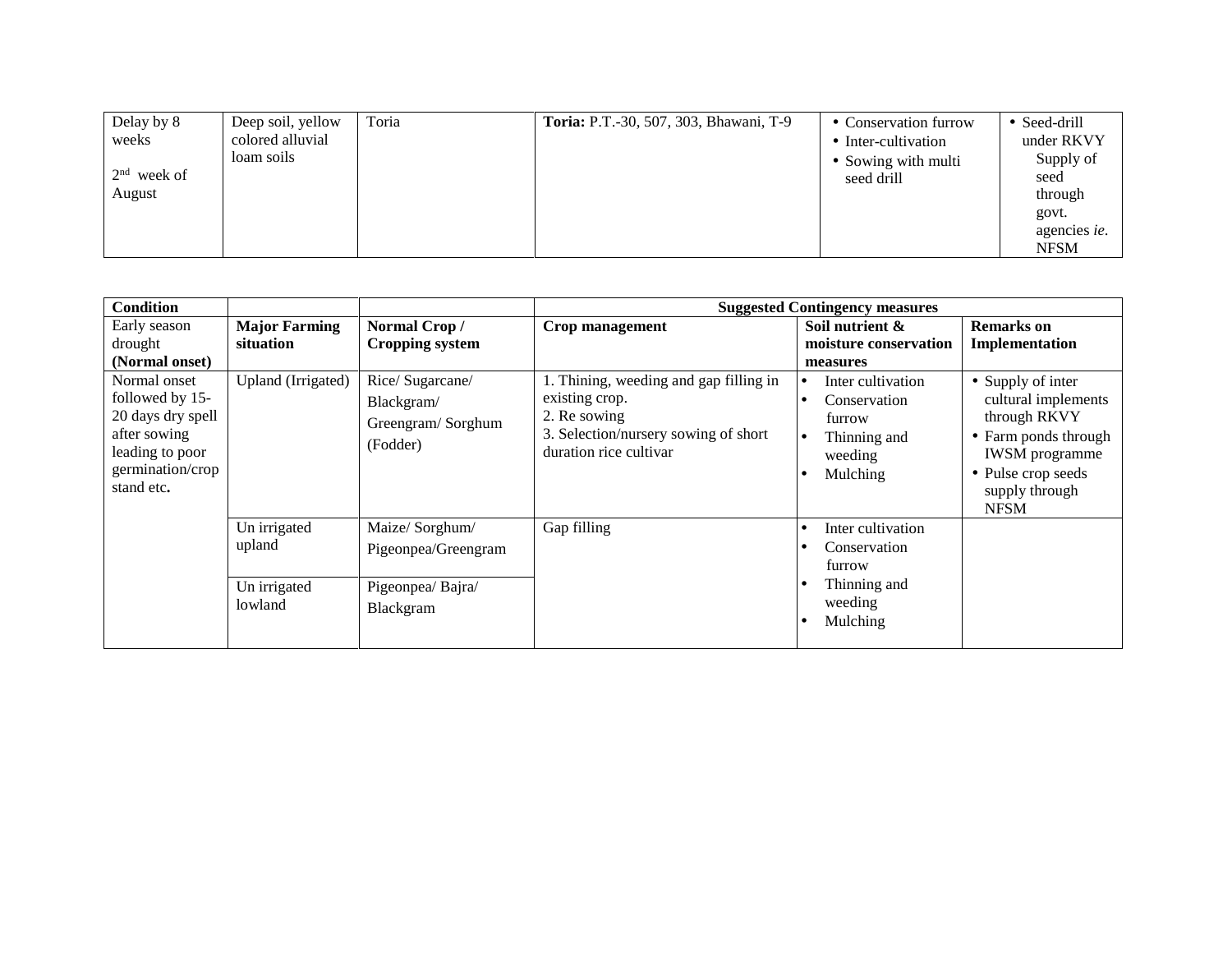| <b>Condition</b>                                                                                       |                                                                                                                                                                              |                                                                   |                                                                                  | <b>Suggested Contingency measures</b>                   |                                                                                              |
|--------------------------------------------------------------------------------------------------------|------------------------------------------------------------------------------------------------------------------------------------------------------------------------------|-------------------------------------------------------------------|----------------------------------------------------------------------------------|---------------------------------------------------------|----------------------------------------------------------------------------------------------|
| Mid season<br>drought (long<br>dry spell,<br>consecutive 2<br>weeks rainless<br>$(>2.5$ mm)<br>period) | <b>Major</b><br>Farming<br>situation                                                                                                                                         | <b>Normal Crop/cropping system</b>                                | Crop management                                                                  | Soil nutrient &<br>moisture<br>conservation<br>measures | <b>Remarks</b> on<br>Implementation                                                          |
| At vegetative<br>stage                                                                                 | Rice/ Sugarcane/ Blackgram/<br>Upland<br>Thining & weeding<br>(irrigated)<br>Postponement of top dressing of<br>Greengram/Sorghum (Fodder)<br>Urea<br>Life saving irrigation | • Inter cultivation<br>• Conservation<br>furrow<br>• Thinning and | • Supply of inter<br>cultural implements<br>through RKVY<br>• Farm ponds through |                                                         |                                                                                              |
|                                                                                                        | Un irrigated<br>upland                                                                                                                                                       | Maize/Sorghum/<br>Pigeonpea/Greengram                             |                                                                                  | weeding<br>$\bullet$ Mulching                           | <b>IWSM</b> programme<br>• Pulse crop seeds<br>supply through NFSM<br>• Micro/drip/sprinkler |
|                                                                                                        | Un irrigated<br>lowland                                                                                                                                                      | Pigeonpea/Bajra                                                   |                                                                                  |                                                         | irrigation under govt.<br>schemes                                                            |

| <b>Condition</b>                             |                                                                                                                                                                                                                                                                                                                                     |                                                                         |                                               | <b>Suggested Contingency measures</b>                   |                              |
|----------------------------------------------|-------------------------------------------------------------------------------------------------------------------------------------------------------------------------------------------------------------------------------------------------------------------------------------------------------------------------------------|-------------------------------------------------------------------------|-----------------------------------------------|---------------------------------------------------------|------------------------------|
| Mid season<br>drought<br>(long dry<br>spell) | Major<br>Farming<br>situation                                                                                                                                                                                                                                                                                                       | <b>Normal Crop/cropping system</b>                                      | Crop management                               | Soil nutrient &<br>moisture<br>conservation<br>measures | Remarks on<br>Implementation |
| At<br>flowering/<br>fruiting<br>stage        | Irrigated<br>Rice/ Sugarcane/ Blackgram/<br>1. Thining, weeding and gap<br>upland<br>filling in existing crop.<br>Greengram/Sorghum (Fodder)<br>2. Life saving irrigation<br>3. Weeding and weed mulching<br>Irrigated<br>Rice/Sugarcane/Sorghum (Fodder)<br>lowland<br>Un irrigated<br>Maize/Sorghum/Pigeonpea/Greengram<br>upland | Conservation<br>furrow<br>Thinning and<br>weeding<br>$\bullet$ Mulching | • Farm ponds through<br><b>IWSM</b> programme |                                                         |                              |
|                                              |                                                                                                                                                                                                                                                                                                                                     | Urea spray or<br><b>KCL</b> spray                                       |                                               |                                                         |                              |
|                                              | Un irrigated<br>lowland                                                                                                                                                                                                                                                                                                             | Pigeonpea/Bajra                                                         |                                               |                                                         |                              |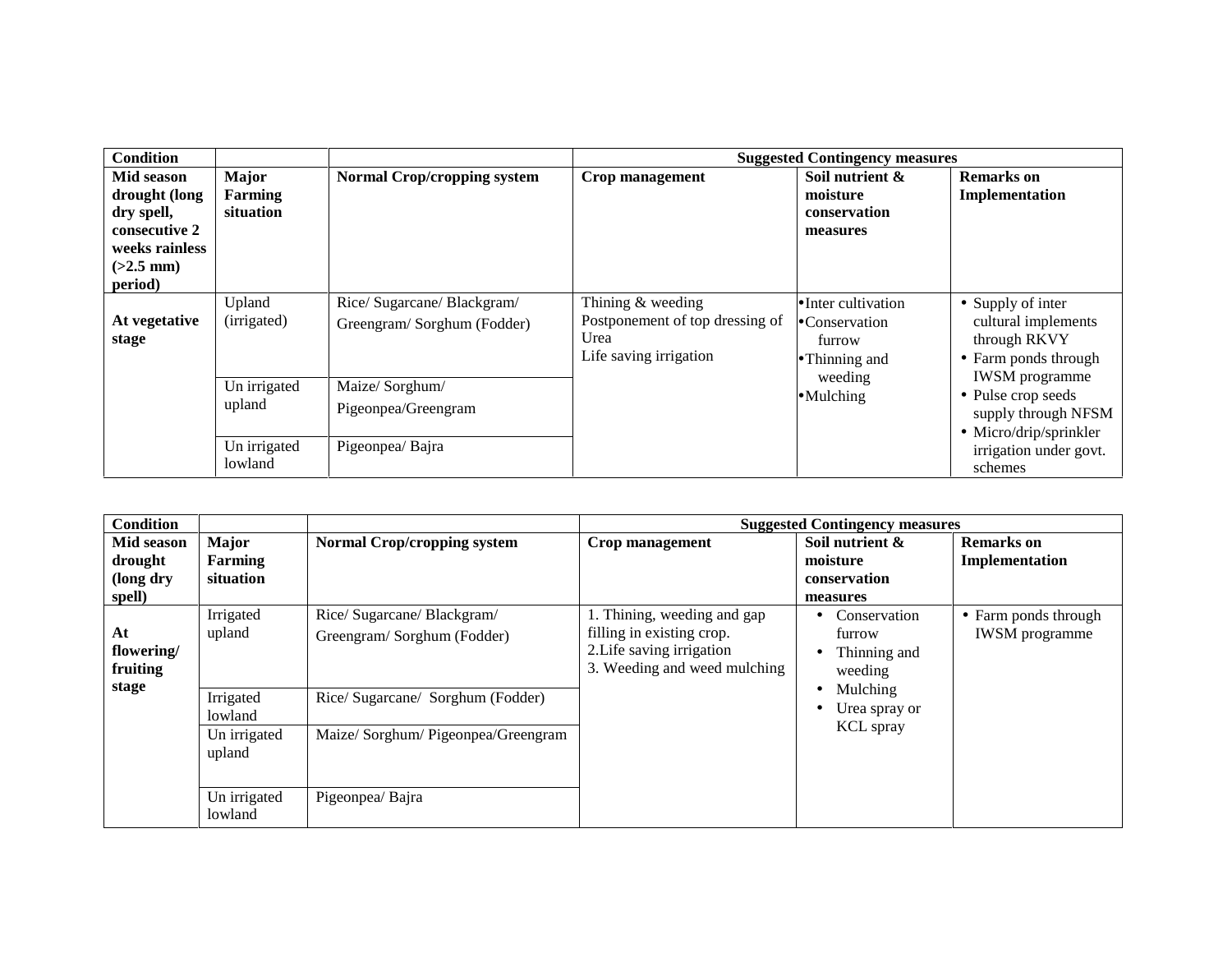| <b>Condition</b>                                   |                                      |                                                           |                                                                                                 | <b>Suggested Contingency measures</b>                                                          |                                                                                                                 |  |  |  |
|----------------------------------------------------|--------------------------------------|-----------------------------------------------------------|-------------------------------------------------------------------------------------------------|------------------------------------------------------------------------------------------------|-----------------------------------------------------------------------------------------------------------------|--|--|--|
|                                                    | <b>Major</b><br>Farming<br>situation | Normal Crop/cropping system                               | Crop management                                                                                 | Rabi crop planning                                                                             | <b>Remarks on Implementation</b>                                                                                |  |  |  |
| <b>Terminal</b><br>drought<br>(Early<br>withdrawal | Irrigated<br>upland                  | Rice/ Sugarcane/ Blackgram/<br>Greengram/Sorghum (Fodder) | Life saving irrigation                                                                          | $\bullet$ Toria/mustard<br>$\bullet$ Potato<br>$\bullet$ Pea/Chickpea<br>$\bullet$ Barseem/oat | • Farm ponds through IWSM<br>programme<br>• Supply of seed through<br><b>ISOPM</b>                              |  |  |  |
| ot<br>monsoon)                                     | Irrigated<br>lowland                 | Rice/Sugarcane/Sorghum (Fodder)                           | Life saving irrigation                                                                          | • Land labeling                                                                                | • Harvesting and threshing<br>implements through RKVY<br>• Supply of land lazer labeler<br>through CLDP or RKVY |  |  |  |
|                                                    | Un irrigated<br>upland               | Pigeonpea/ Greengram/ Blackgram                           | Picking harvesting of pods<br>Harvest at physiological<br>maturity stage /<br>Harvest as fodder |                                                                                                |                                                                                                                 |  |  |  |

**2.1.2 Drought Irrigated situation**

| <b>Condition</b> |                                      |                                                                                   | <b>Suggested Contingency measures</b>                     |                                                                                                                                                                                                                                                                                                         |                                                                                                                                   |  |  |
|------------------|--------------------------------------|-----------------------------------------------------------------------------------|-----------------------------------------------------------|---------------------------------------------------------------------------------------------------------------------------------------------------------------------------------------------------------------------------------------------------------------------------------------------------------|-----------------------------------------------------------------------------------------------------------------------------------|--|--|
|                  | <b>Major</b><br>Farming<br>situation | <b>Normal Crop/cropping</b><br>system                                             | Change in crop/cropping<br>system                         | <b>Agronomic measures</b>                                                                                                                                                                                                                                                                               | <b>Remarks on Implementation</b>                                                                                                  |  |  |
|                  | Upland sandy<br>loam soils           | Sorghum (Fodder)/Maize-<br>Potato/Wheat<br>Sugarcane +cucurbits -<br>Ratoon-Wheat | Bajra/Greengram/Blackgram<br>- Potato/ Wheat<br>No change |                                                                                                                                                                                                                                                                                                         |                                                                                                                                   |  |  |
|                  | Lowland clay<br>loam soils           | Rice-wheat<br>Sorghum Fodder-Wheat<br>Sugarcane-Ratoon-Wheat                      | Basmati rice - Wheat<br>Bajra-Wheat<br>No change          | • Use short duration<br>varieties e.g.<br>Rice: PS 4, 5, PB-<br>1, PRH -10<br>Kanchan, Sweta, Navin,<br>Surya<br>Bajra (Fodder): Wcc-<br>75, Raj-171, Pusa-<br>23, Pusa-322<br>• Light irrigation with<br>tube well water<br>• Follow alternate wetting<br>and drying schedule of<br>irrigation in rice | Seed through KSSC and<br><b>NFSM</b><br>• Adequate supply of<br>electricity/diesel should be<br>ensured by the Govt.<br>agencies. |  |  |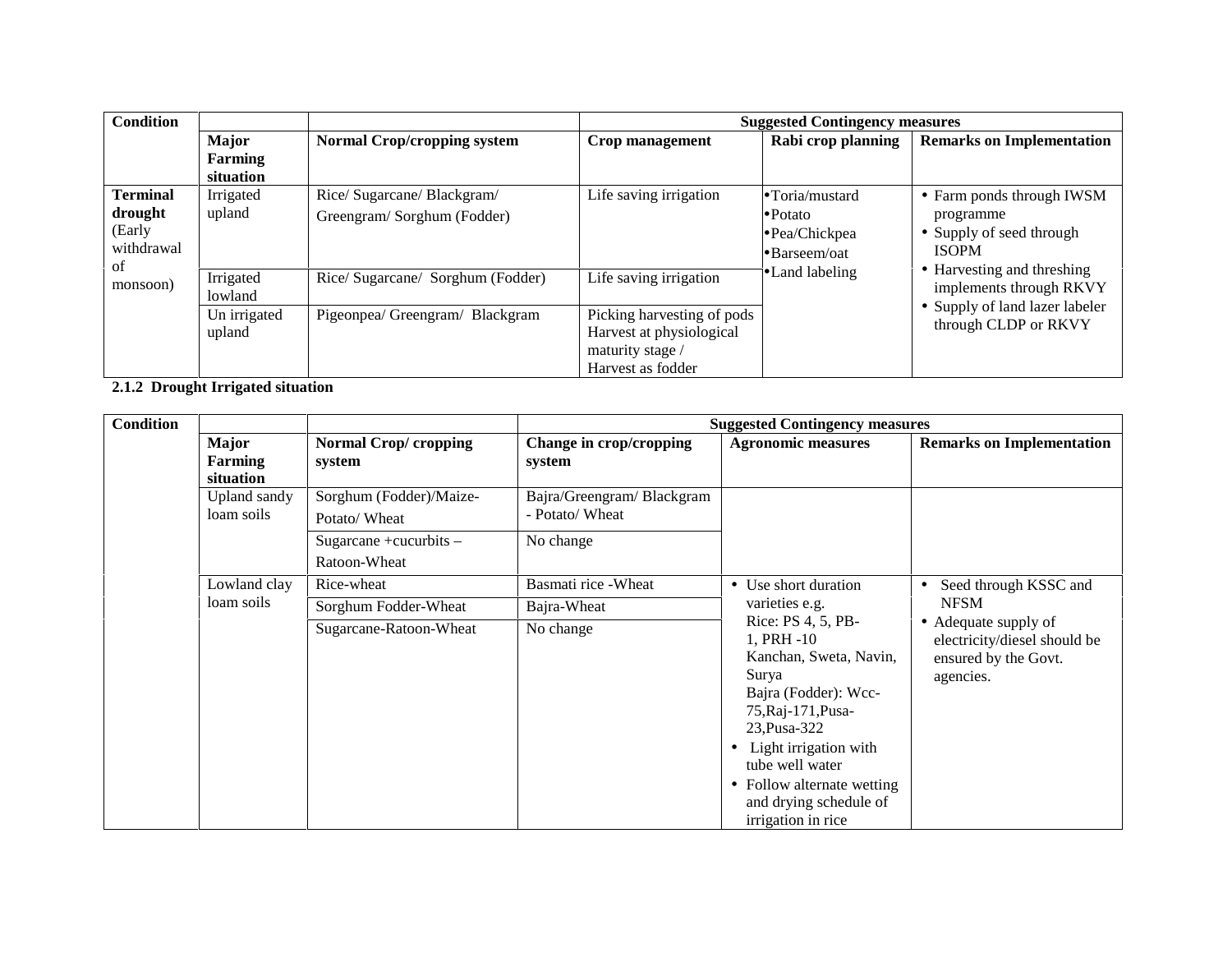| <b>Condition</b> |                                      | <b>Suggested Contingency measures</b> |                                   |                           |                                  |  |
|------------------|--------------------------------------|---------------------------------------|-----------------------------------|---------------------------|----------------------------------|--|
|                  | <b>Major</b><br>Farming<br>situation | Normal Crop/ cropping<br>system       | Change in crop/cropping<br>system | <b>Agronomic measures</b> | <b>Remarks on Implementation</b> |  |
|                  |                                      |                                       |                                   | <b>Alternate Furrow</b>   |                                  |  |
|                  |                                      |                                       |                                   | irrigation                |                                  |  |
|                  |                                      |                                       |                                   | $\bullet$ Mulching in     |                                  |  |
|                  |                                      |                                       |                                   | sugarcane/Maize           |                                  |  |

| <b>Condition</b>       |                                   |                                       | <b>Suggested Contingency measures</b> |                                                                                                                                                             |                                                                                           |  |
|------------------------|-----------------------------------|---------------------------------------|---------------------------------------|-------------------------------------------------------------------------------------------------------------------------------------------------------------|-------------------------------------------------------------------------------------------|--|
|                        | <b>Major Farming</b><br>situation | <b>Normal Crop/cropping</b><br>system | Change in crop/cropping<br>system     | <b>Agronomic measures</b>                                                                                                                                   | <b>Remarks</b> on<br>Implementation                                                       |  |
| Limited                | Upland sandy loam                 | Rice (Basmati)-Wheat                  | No change                             | • Follow alternate                                                                                                                                          | Adequate supply of                                                                        |  |
| release of             | soils                             | Sorghum (Fodder)/Maize-               | No change                             | wetting and drying                                                                                                                                          | electricity/diesel should                                                                 |  |
| water in<br>canals due |                                   | Potato/Wheat                          |                                       | schedule of                                                                                                                                                 | be ensured by the Govt.                                                                   |  |
| to low                 |                                   | Sugarcane +cucurbits $-$              | No change                             | irrigation in rice<br>Alternate furrow<br>irrigation<br>Mulching<br>in<br>sugarcane/maize                                                                   | agencies.                                                                                 |  |
| rainfall               |                                   | Ratoon-Wheat                          |                                       |                                                                                                                                                             |                                                                                           |  |
|                        | Lowland clay loam                 | Rice-wheat                            | No change                             | • Follow alternate<br>wetting and drying<br>schedule of<br><b>RKV</b><br>irrigation in rice<br>Alternate<br>Furrow irrigation<br>• Mulching in<br>sugarcane | • Supply of inter cultural                                                                |  |
|                        | soils                             | Sorghum fodder-Wheat                  | No change                             |                                                                                                                                                             | implements through                                                                        |  |
|                        |                                   | Sugarcane-Ratoon-Wheat                | No change                             |                                                                                                                                                             | • Adequate supply of<br>electricity/diesel<br>should be ensured by<br>the Govt. agencies. |  |

| <b>Condition</b> |                       |                             | <b>Suggested Contingency measures</b> |                           |                            |  |  |
|------------------|-----------------------|-----------------------------|---------------------------------------|---------------------------|----------------------------|--|--|
|                  | <b>Major Farming</b>  | <b>Normal Crop/cropping</b> | Change in crop/cropping               | <b>Agronomic measures</b> | <b>Remarks</b> on          |  |  |
|                  | situation             | system                      | svstem                                |                           | <b>Implementation</b>      |  |  |
| Non release      | Upland tube well      | Basmati rice                | Maize/Aerobic Rice                    | • Limited irrigation      | Seed through KSSC          |  |  |
| of water in      | irrigated canal sandy | Sorghum/Maize               | Bajra /Pigeonpea/Blackgram            | • Alternate Furrow        | and NFSM                   |  |  |
| canals under     | loam soil             | Sugarcane +cucurbits        | Sugarcane                             | irrigation                | • Supply of inter cultural |  |  |
| delayed          |                       |                             |                                       | • Drip irrigation         | implements through         |  |  |
| onset of         |                       |                             |                                       | $\bullet$ Mulching        | <b>RKVY</b>                |  |  |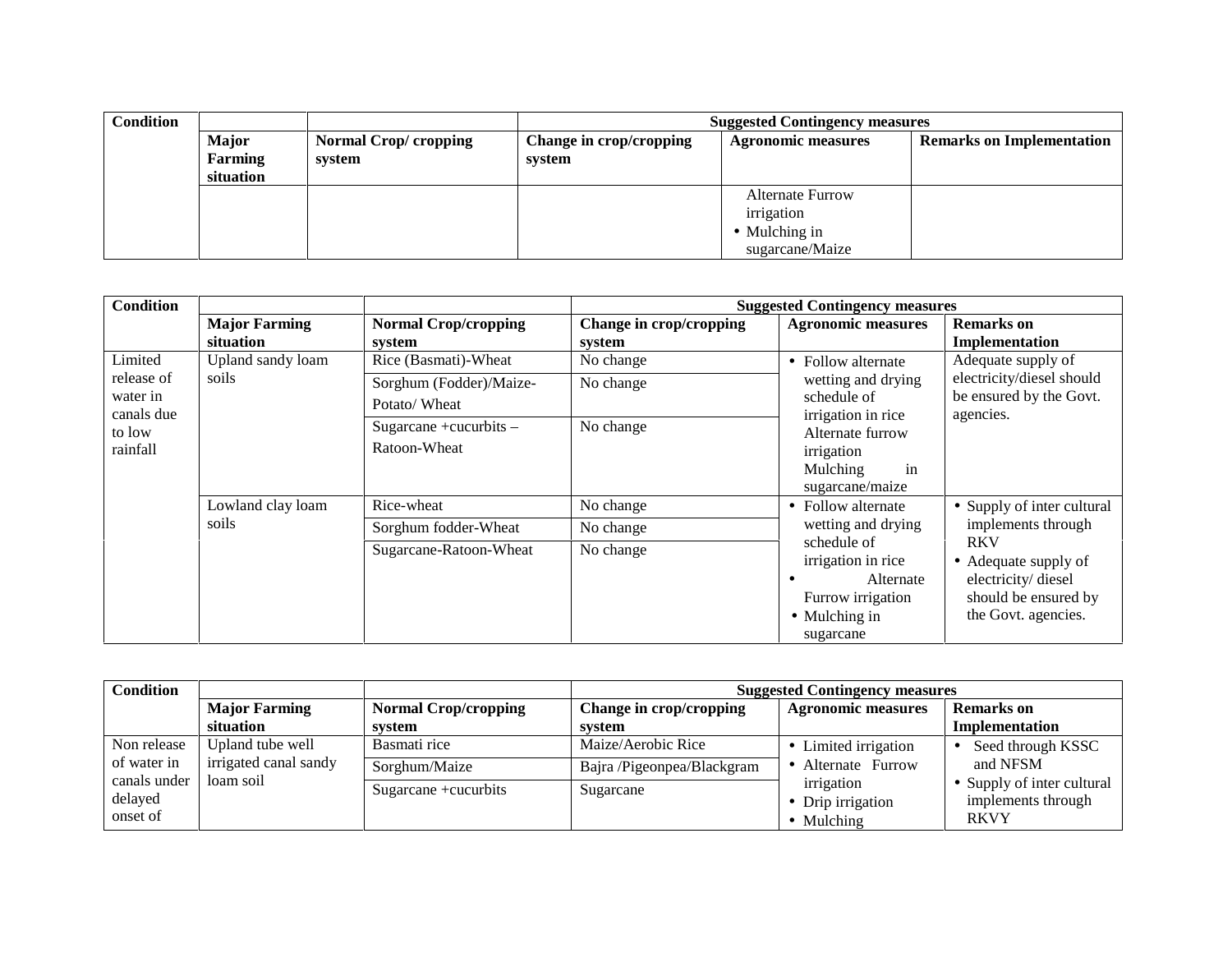| <b>Condition</b>                        |                                   |                                       |                                       | <b>Suggested Contingency measures</b>                 |                                                          |
|-----------------------------------------|-----------------------------------|---------------------------------------|---------------------------------------|-------------------------------------------------------|----------------------------------------------------------|
|                                         | <b>Major Farming</b><br>situation | <b>Normal Crop/cropping</b><br>system | Change in crop/cropping<br>system     | <b>Agronomic measures</b>                             | <b>Remarks</b> on<br>Implementation                      |
| monsoon in                              | Lowland tube well                 | Rice                                  | Bajra/Blackgram/Greengram             | • Limited irrigation                                  | Seed through KSSC<br>$\bullet$                           |
| catchment                               | irrigated canal clay              | Sorghum fodder                        | Bajra/Sorghum fodder                  | • Alternate Furrow                                    | and NFSM                                                 |
|                                         | loam soil                         | $Sugarcane + cucurbits$               | Sugarcane                             | irrigation<br>• Drip irrigation<br>$\bullet$ Mulching | • Harvesting and<br>threshing implements<br>through RKVY |
| <b>Condition</b>                        |                                   |                                       | <b>Suggested Contingency measures</b> |                                                       |                                                          |
|                                         | <b>Major Farming</b><br>situation | <b>Normal Crop/cropping</b><br>system | Change in crop/cropping<br>system     | <b>Agronomic measures</b>                             | <b>Remarks</b> on<br>Implementation                      |
| Lack of<br>inflows into<br>tanks due to |                                   |                                       | Not Applicable                        |                                                       |                                                          |
| insufficient                            |                                   |                                       |                                       |                                                       |                                                          |
| /delayed                                |                                   |                                       |                                       |                                                       |                                                          |
| onset of                                |                                   |                                       |                                       |                                                       |                                                          |
| monsoon                                 |                                   |                                       |                                       |                                                       |                                                          |

| <b>Condition</b>        |                                    |                                                                                                            |                            | <b>Suggested Contingency measures</b>                              |                                                                                                                                                                        |
|-------------------------|------------------------------------|------------------------------------------------------------------------------------------------------------|----------------------------|--------------------------------------------------------------------|------------------------------------------------------------------------------------------------------------------------------------------------------------------------|
|                         | <b>Major Farming</b>               | <b>Normal Crop/cropping</b>                                                                                | Change in crop/cropping    | Agronomic                                                          | <b>Remarks</b> on                                                                                                                                                      |
| Insufficient            | situation<br>Upland tube well      | system                                                                                                     | system                     | measures                                                           | Implementation                                                                                                                                                         |
| groundwater<br>recharge | irrigated canal sandy<br>loam soil | Basmati rice<br>Maize/Aeoabic Rice<br>/Vegetables (Tomato,<br>• Alternate Furrow<br>Brinjal, cucrbits etc) | irrigation                 | Seed through KSSC and<br><b>NFSM</b><br>• Harvesting and threshing |                                                                                                                                                                        |
| due to low              |                                    | Sorghum/Maize                                                                                              | Bajra /Pigeonpea/Blackgram | • Drip irrigation                                                  | of implements through                                                                                                                                                  |
| rainfall                |                                    | Sugarcane +cucurbits                                                                                       | Sugarcane                  | • Mulching                                                         | <b>RKVY</b>                                                                                                                                                            |
|                         | Lowland tube well                  | Rice                                                                                                       | Bajra/Blackgram/Greengram  | • Alternate Furrow                                                 | • Seed through KSSC and<br><b>NFSM</b><br>$\bullet$ Micro/drip/sprinkler<br>irrigation under govt.<br>schemes<br>• Supply of inter cultural<br>implements through RKVY |
|                         | irrigated canal clay               | Sorghum fodder                                                                                             | Bajra/Sorghum Fodder       | irrigation                                                         |                                                                                                                                                                        |
|                         | loam soil                          | $Sugarcane + cucurbits$                                                                                    | Sugarcane                  | • Drip irrigation<br>• Mulching                                    |                                                                                                                                                                        |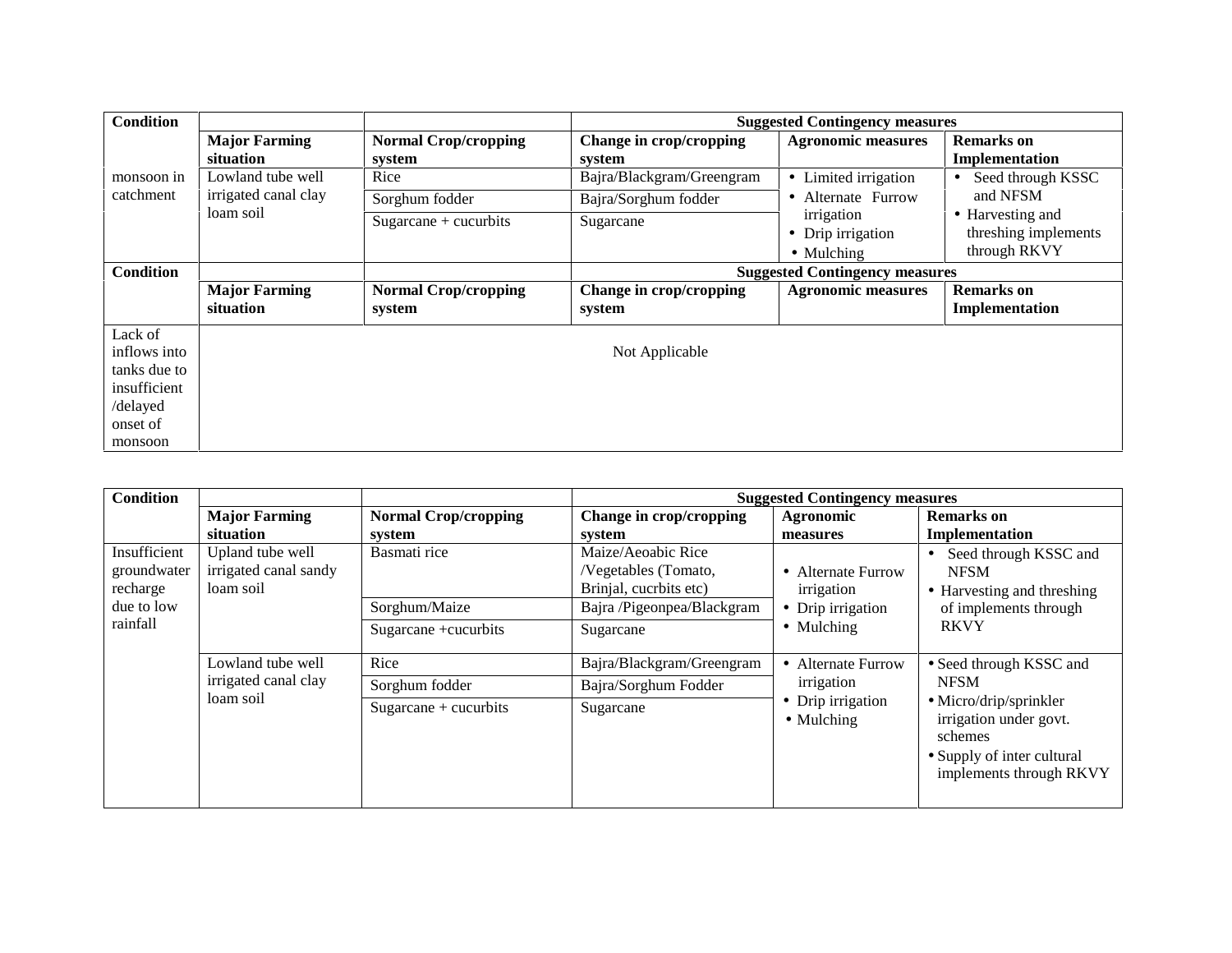**2.2 Unusual rains (untimely, unseasonal etc)** (for both rainfed and irrigated situations)

| <b>Condition</b>                                                     | <b>Suggested contingency measure</b>   |                        |                                                                                                          |                                                                                                                              |  |
|----------------------------------------------------------------------|----------------------------------------|------------------------|----------------------------------------------------------------------------------------------------------|------------------------------------------------------------------------------------------------------------------------------|--|
| Continuous high rainfall in a short<br>span leading to water logging | <b>Vegetative stage</b>                | <b>Flowering stage</b> | Crop maturity stage                                                                                      | Post harvest                                                                                                                 |  |
| Maize + Blackgram / Greengram<br>cucurbits                           | Provide drainage                       | Provide drainage       | Drain out excess water, Harvesting<br>at physiological maturity stage                                    | Shift to safer place & dispose<br>of produce as early as possible                                                            |  |
| Sugarcane                                                            | Provide drainage                       |                        | Drain out excess water and harvest<br>the lodged crop as early as possible                               | Supply to sugar mills /crusher<br>as early as possible or shift to<br>safer place and cover the cane<br>with trash materials |  |
| <b>Blackgram or Greengram</b>                                        | Provide drainage                       | Provide drainage       | Drain out excess water Harvesting at<br>physiological maturity stage.                                    | Safe storage against storage<br>pest and disease                                                                             |  |
| Horticulture                                                         |                                        |                        |                                                                                                          |                                                                                                                              |  |
| Okra                                                                 | Provide drainage                       | Provide drainage       | Picking of vegetables at physiological<br>maturity stage                                                 | Shift to safer place & dispose<br>of produce as early as possible                                                            |  |
| Cucurbits                                                            | Provide drainage                       | Provide drainage       | Drain out excess water & Harvesting<br>at physiological maturity stage and<br>picking of cucurbits crop. | Shift to safer place & dispose<br>of produce as early as possible                                                            |  |
| <b>Brinjal</b>                                                       | Provide drainage                       | Provide drainage       | Picking at physiological maturity<br>stage                                                               | Shift to safer place & dispose<br>of produce as early as possible                                                            |  |
| Tomato                                                               | Provide drainage                       | Provide drainage       | Picking at physiological maturity<br>stage                                                               | Shift to safer place & dispose<br>of produce as early as possible                                                            |  |
| Mango                                                                | $\overline{\phantom{a}}$               | $\overline{a}$         | Spray of $2\%$ urea + Carbendazim<br>0.02% solution                                                      | $\overline{a}$                                                                                                               |  |
| Guava                                                                | $\overline{a}$                         | $\sim$                 | Spray of 2% urea + Carbendazim<br>0.02% solution                                                         | $\sim$                                                                                                                       |  |
| Heavy rainfall with high speed winds in a short span                 |                                        |                        |                                                                                                          |                                                                                                                              |  |
| Sugarcane                                                            | $\bullet$ Ear thing<br>$\bullet$ Tying |                        | Drain out excess water and harvest<br>the lodged crop as early as possible                               | Supply to sugar mills /crusher<br>as early as possible or shift to<br>safer place and cover the cane                         |  |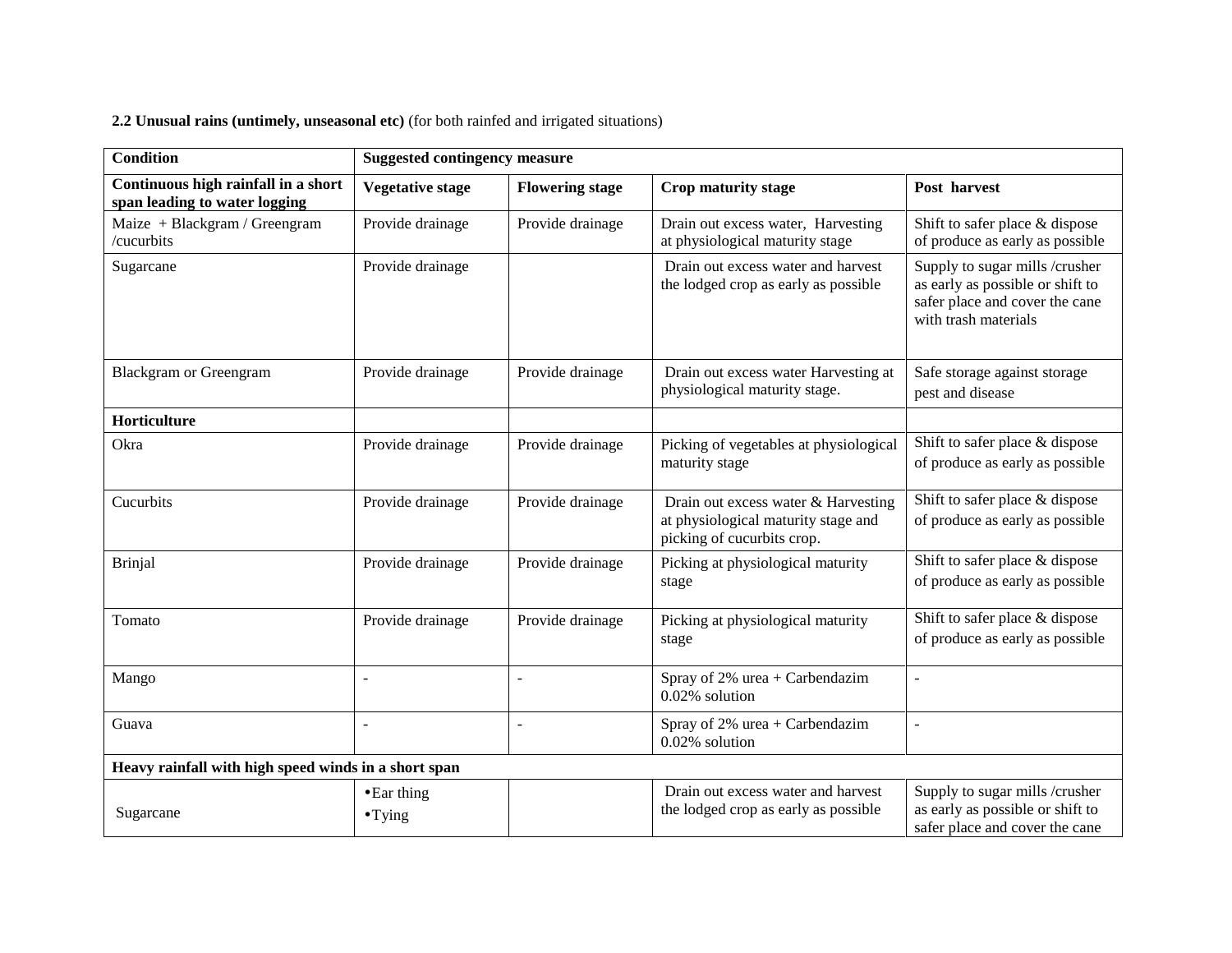|                      |                                                           |                                                   |                                                                                         | with trash materials                                              |
|----------------------|-----------------------------------------------------------|---------------------------------------------------|-----------------------------------------------------------------------------------------|-------------------------------------------------------------------|
| Maize/Sorghum        | Provide drainage                                          | Provide drainage,<br>Use Wind breaks              | Drain out excess water & Harvesting<br>at physiological maturity stage                  | Shift to safer place & dispose<br>of produce as early as possible |
| Blackgram/ Greengram | • Provide drainage                                        | Provide drainage,<br>Use Wind breaks              | Drain out excess water & Harvesting<br>at physiological maturity stage                  | Shift to safer place & dispose<br>of produce as early as possible |
| Rice basmati         | Provide drainage                                          | Provide drainage                                  | Drain out excess water & Harvesting<br>at physiological maturity stage                  | Shift to safer place & dispose<br>of produce as early as possible |
| Pigeonpea            | Provide drainage,<br>Sowing on raised<br>bed              | Provide drainage                                  | Drain out excess water & Harvesting<br>at physiological maturity stage                  | Shift to safer place & dispose<br>of produce as early as possible |
| Horticulture         |                                                           |                                                   |                                                                                         |                                                                   |
| Okra                 | Provide drainage,<br>Sowing on raised<br>bed              | Provide drainage                                  | Drain out excess water , Harvesting<br>at physiological maturity stage                  | Shift to safer place & dispose<br>of produce as early as possible |
| Brinjal              | Provide drainage,<br>Sowing on raised<br>bed              | Provide drainage                                  | Drain out excess water , Harvesting<br>at physio-<br>logical maturity stage             | Shift to safer place & dispose<br>of produce as early as possible |
| Tomato               | Provide drainage,<br>Sowing on raised<br>bed,<br>Stacking | Provide drainage,<br>Use Wind breaks,<br>Stacking | Drain out excess water , Harvesting<br>at physio-<br>logical maturity stage<br>Stacking | Shift to safer place & dispose<br>of produce as early as possible |
| Cauliflower          | Provide drainage,<br>Sowing on raised<br>bed              | Provide drainage                                  | Drain out excess water, Harvesting at<br>physio-<br>logical maturity stage              | Shift to safer place & dispose<br>of produce as early as possible |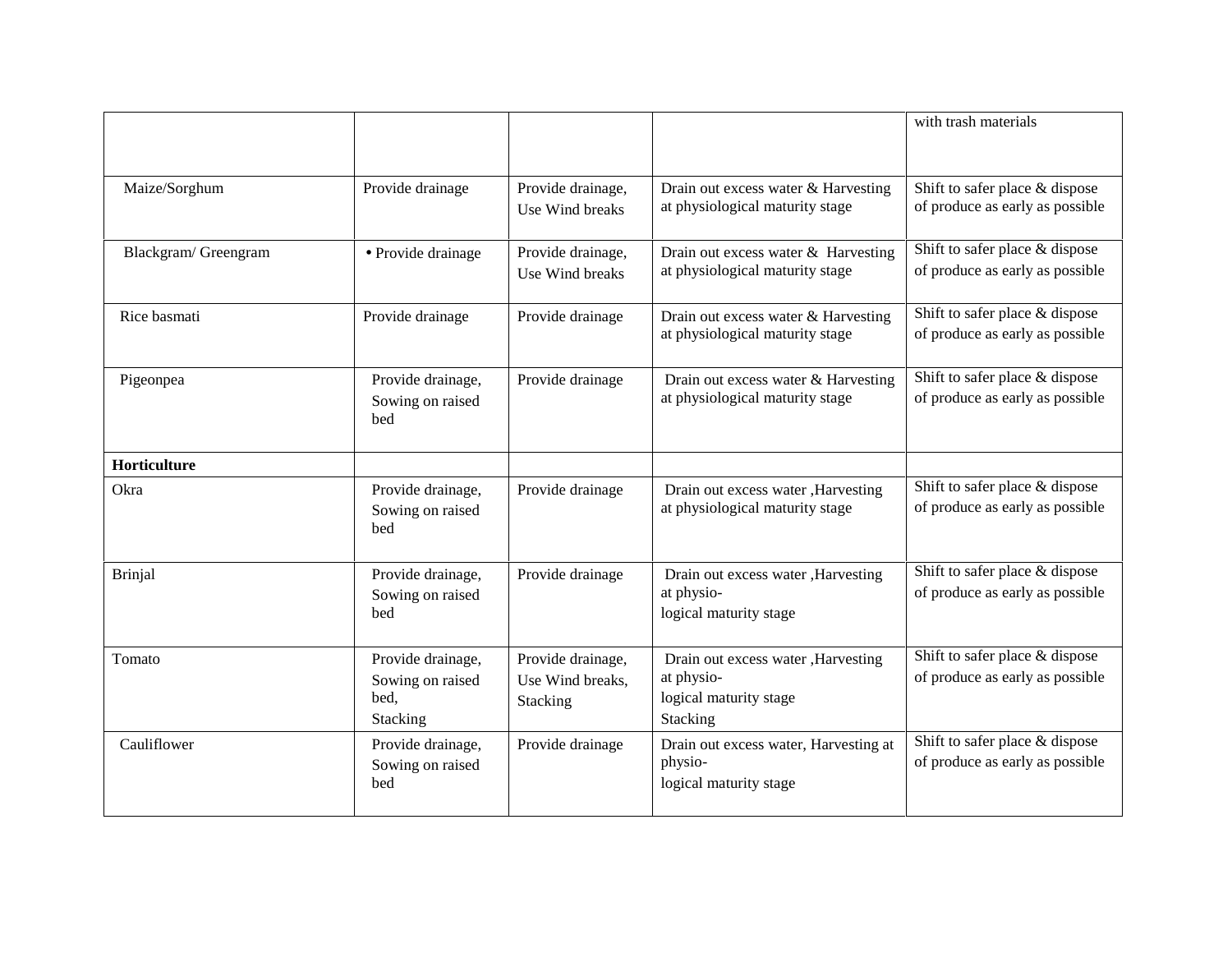| Cucurbits                                                 | Provide drainage,<br>Sowing on raised<br>bed | Provide drainage                   | Drain out excess water, Harvesting at<br>physio-<br>logical maturity stage | Shift to safer place & dispose<br>of produce as early as possible |
|-----------------------------------------------------------|----------------------------------------------|------------------------------------|----------------------------------------------------------------------------|-------------------------------------------------------------------|
| Mango                                                     | Use Wind breaks                              | Use of NAA spray                   | Use of NAA spray                                                           | $\blacksquare$                                                    |
| Guava                                                     | Use Wind breaks                              | Use of NAA spray                   | Use of NAA spray                                                           | $\blacksquare$                                                    |
| Outbreak of pests and diseases due<br>to unseasonal rains |                                              |                                    |                                                                            |                                                                   |
| Rice basmati                                              | Need based plant                             | Need based plant                   | Do not use strong pesticide at                                             | Shift to safer place & dispose                                    |
| Sugarcane                                                 | protection IPDM for<br>Rice/pluses           | protection IPDM<br>for Rice/pluses | maturity stage                                                             | of produce as early as possible                                   |
| Sorghum fodder                                            |                                              |                                    |                                                                            |                                                                   |
| Blackgram/Greengram                                       |                                              |                                    |                                                                            |                                                                   |
| Pigeonpea                                                 |                                              |                                    |                                                                            |                                                                   |
| Horticulture                                              |                                              |                                    |                                                                            |                                                                   |
| Okra                                                      | Need based plant                             | Need based plant                   | Do not use strong pesticide at                                             | Shift to safer place & dispose                                    |
| <b>Brinjal</b>                                            | protection IPDM for<br>Rice/pluses           | protection IPDM<br>for Rice/pluses | maturity stage                                                             | of produce as early as possible                                   |
| Tomato                                                    |                                              |                                    |                                                                            |                                                                   |
| Cucurbits                                                 |                                              |                                    |                                                                            |                                                                   |
| Cauliflower                                               |                                              |                                    |                                                                            |                                                                   |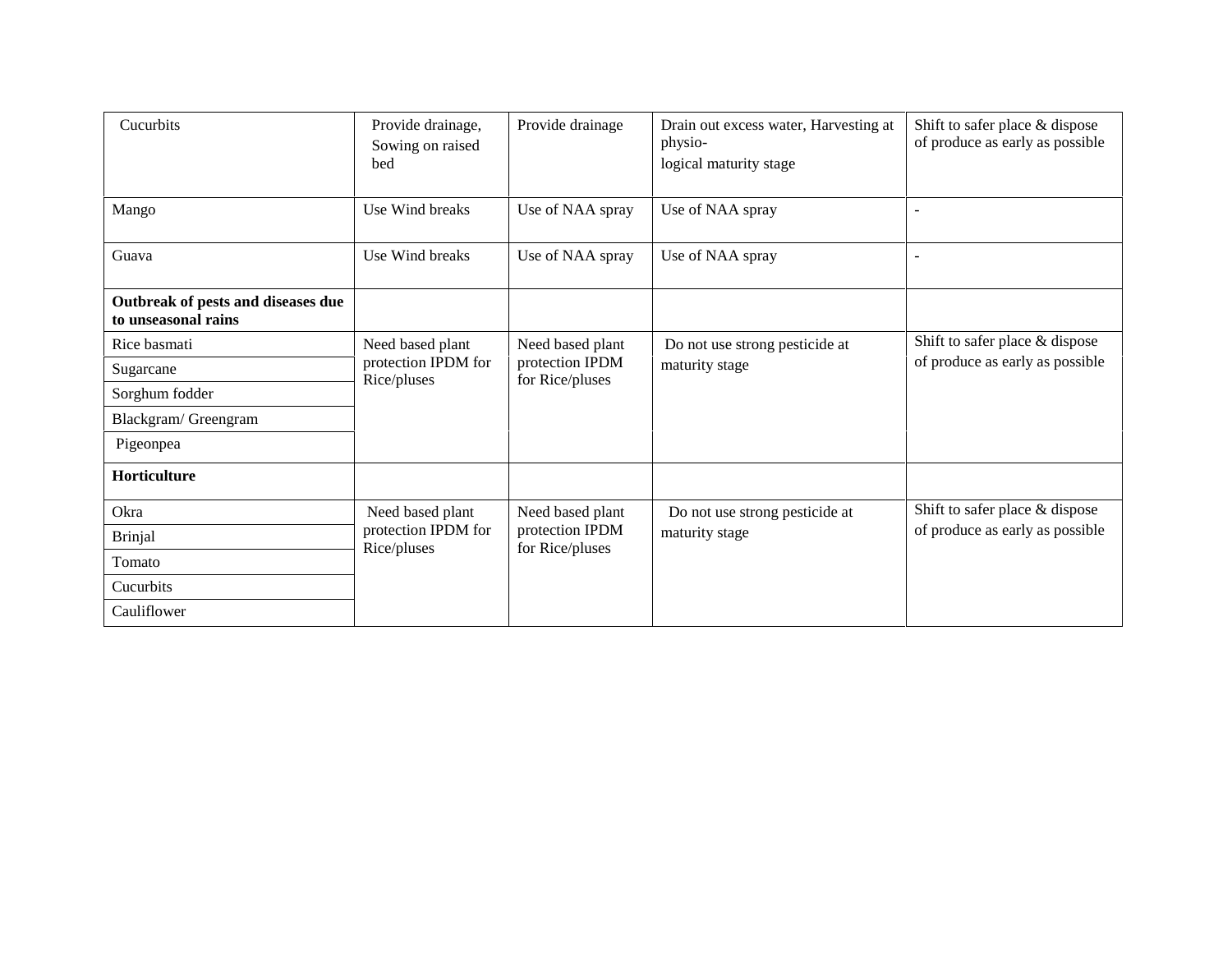#### **2.3 Floods**

| <b>Condition</b>                                                   | <b>Suggested contingency measure</b>                                                   |                         |                           |                                                                   |  |  |
|--------------------------------------------------------------------|----------------------------------------------------------------------------------------|-------------------------|---------------------------|-------------------------------------------------------------------|--|--|
| <b>Transient water logging/</b><br>partial inundation <sup>1</sup> | Seedling / nursery stage                                                               | <b>Vegetative stage</b> | <b>Reproductive stage</b> | At harvest                                                        |  |  |
| Rice (basmati)                                                     | • Re sowing of nursery<br>• Direct sowing of rice<br>• Sowing of nursery on raised bed | • Provide drainage      | · Provide drainage        | Shift to safer place & dispose of<br>produce as early as possible |  |  |
| Sugarcane                                                          | • Direct sowing                                                                        | • Provide drainage      | • Provide drainage        | Shift to safer place & dispose of<br>produce as early as possible |  |  |
| Sorghum fodder                                                     | • Direct sowing                                                                        | • Provide drainage      | • Provide drainage        | Shift to safer place & dispose of<br>produce as early as possible |  |  |
| Blackgram/greengram                                                | • Direct sowing                                                                        | • Provide drainage      | • Provide drainage        | Shift to safer place & dispose of<br>produce as early as possible |  |  |
| Pigeonpea                                                          | • Direct sowing                                                                        | · Provide drainage      | • Provide drainage        | Shift to safer place & dispose of<br>produce as early as possible |  |  |
| Horticulture                                                       |                                                                                        |                         |                           |                                                                   |  |  |
| Okra                                                               | • Re sowing of nursery<br>• Sowing of nursery on raised bed<br>• Re transplanting      | • Provide drainage      | • Provide drainage        | Shift to safer place & dispose of<br>produce as early as possible |  |  |
| <b>Brinjal</b>                                                     | • Re sowing of nursery<br>• Sowing of nursery on raised bed<br>• Re transplanting      | • Provide drainage      | • Provide drainage        | Shift to safer place & dispose of<br>produce as early as possible |  |  |
| Tomato                                                             | • Re sowing of nursery<br>• Sowing of nursery on raised bed<br>• Re transplanting      | • Provide drainage      | · Provide drainage        | Shift to safer place & dispose of<br>produce as early as possible |  |  |
| <b>Continuous submergence</b>                                      |                                                                                        |                         |                           | Shift to safer place & dispose of                                 |  |  |
| for more than 2 days                                               |                                                                                        |                         |                           |                                                                   |  |  |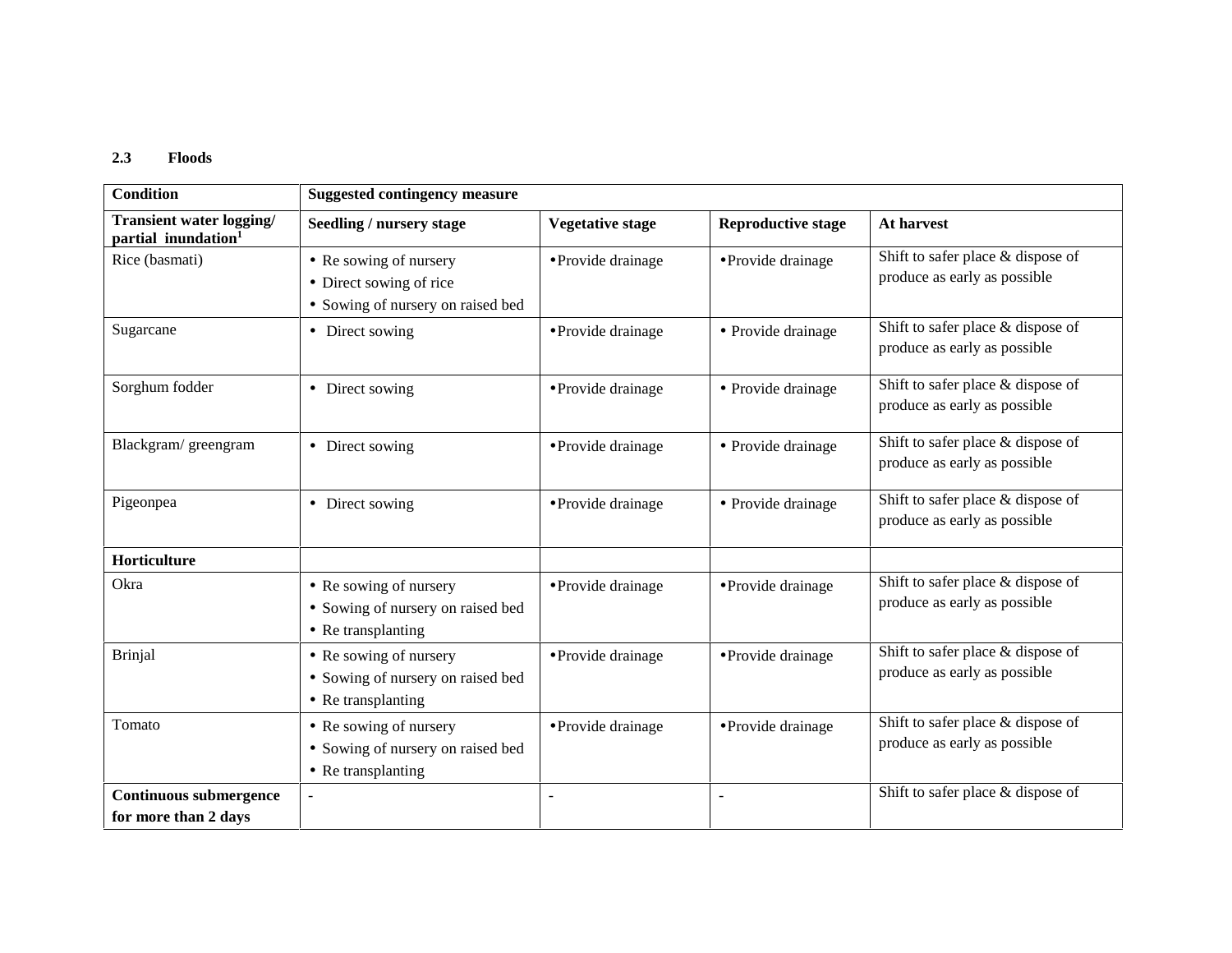|                     |                                                                                        |                    |                    | produce as early as possible                                      |
|---------------------|----------------------------------------------------------------------------------------|--------------------|--------------------|-------------------------------------------------------------------|
| <b>Rice</b>         | • Re sowing of nursery<br>• Direct sowing of rice<br>• Sowing of nursery on raised bed | • Provide drainage | • Provide drainage | Shift to safer place & dispose of<br>produce as early as possible |
| <b>Horticulture</b> |                                                                                        |                    |                    |                                                                   |
| Okra                | • Re sowing of nursery<br>• Sowing of nursery on raised bed<br>• Re transplanting      | • Provide drainage | • Provide drainage | Shift to safer place & dispose of<br>produce as early as possible |
| <b>Brinjal</b>      | • Re sowing of nursery<br>• Sowing of nursery on raised bed<br>• Re transplanting      | · Provide drainage | • Provide drainage | Shift to safer place & dispose of<br>produce as early as possible |
| Tomato              | • Re sowing of nursery<br>• Sowing of nursery on raised bed<br>• Re transplanting      | • Provide drainage | • Provide drainage | Shift to safer place & dispose of<br>produce as early as possible |
| Mango               | • Re sowing of nursery<br>• Sowing of nursery on raised bed<br>• Re transplanting      | • Provide drainage | • Provide drainage | Shift to safer place & dispose of<br>produce as early as possible |
| Sea water intrusion | Not Applicable                                                                         |                    |                    |                                                                   |

# **2.4 Extreme events: Heat wave / Cold wave/Frost/ Hailstorm /Cyclone/Fog**

| <b>Extreme event type</b> | <b>Suggested contingency measure</b>                                    |                                              |                                              |                               |  |
|---------------------------|-------------------------------------------------------------------------|----------------------------------------------|----------------------------------------------|-------------------------------|--|
|                           | Seedling / nursery stage<br><b>Vegetative stage</b>                     |                                              | <b>Reproductive stage</b>                    | At harvest                    |  |
| <b>Heat Wave</b>          |                                                                         |                                              |                                              |                               |  |
| Rice basmati              | • Re sowing of nursery<br>Light and frequent irrigation<br>during night | • Irrigation interval should be<br>decreased | • Irrigation interval should be<br>decreased | Light and frequent irrigation |  |
| Sugarcane                 | Mulching                                                                | • Irrigation interval should be<br>decreased | • Irrigation interval should be<br>decreased | Light and frequent irrigation |  |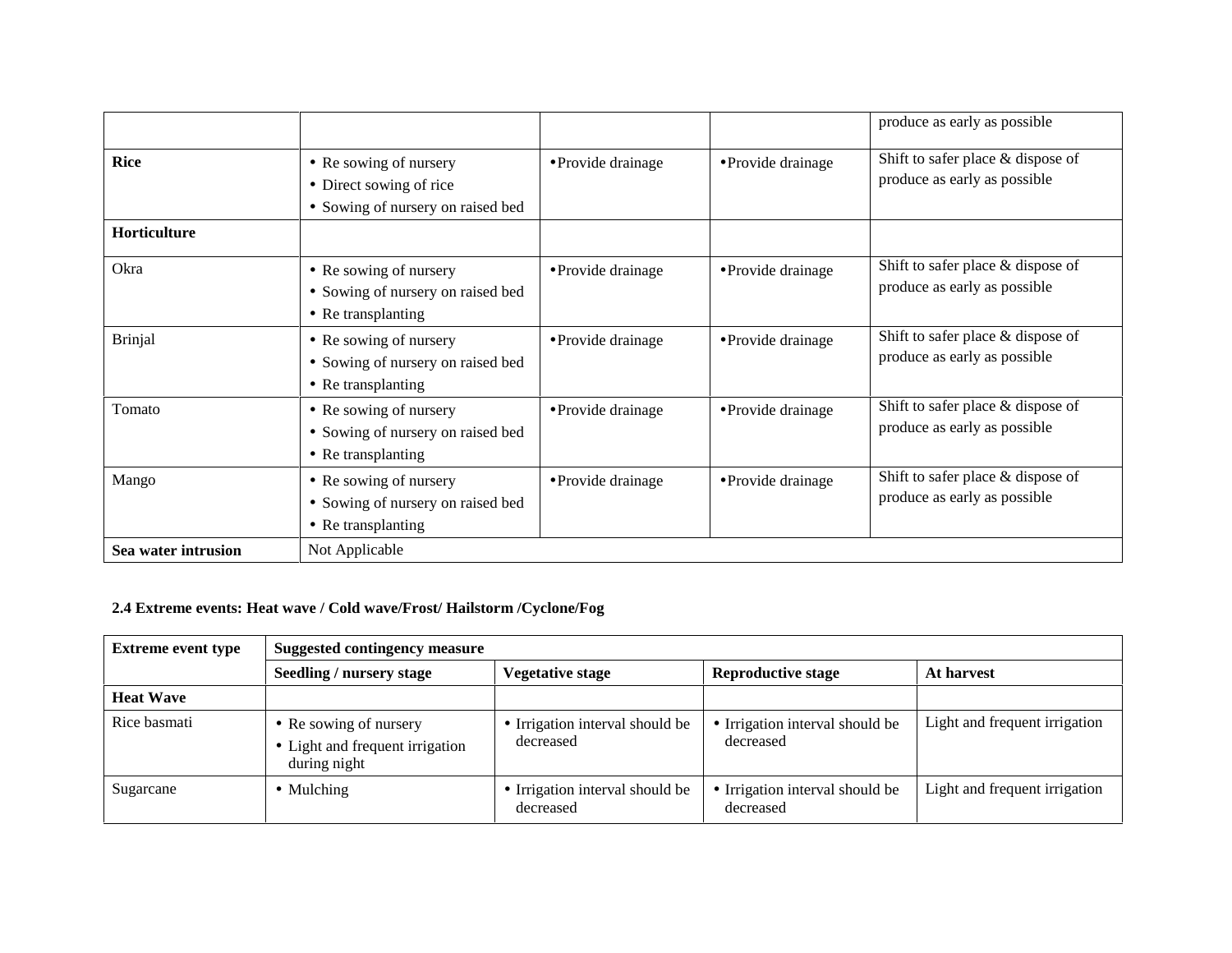| Sorghum fodder          | • Re sowing                                                                                                   | • Irrigation interval should be<br>decreased | • Irrigation interval should be<br>decreased | Make silage          |
|-------------------------|---------------------------------------------------------------------------------------------------------------|----------------------------------------------|----------------------------------------------|----------------------|
| Blackgram<br>/Greengram | • Re sowing<br>• Mulching                                                                                     | • Light irrigation for survival              | Light irrigation for survival                | Pod picking          |
| Pigeonpea               | • Re sowing<br>• Mulching                                                                                     | Light irrigation for survival                | Light irrigation for survival                | Pod picking          |
| Horticulture            |                                                                                                               |                                              |                                              |                      |
| Okra                    | • Re sowing of nursery<br>• Re transplanting<br>• Mulching<br>• Light watering during night                   | Light irrigation for survival                | Light irrigation for survival                | Harvesting of fruits |
| <b>Brinjal</b>          | • Re sowing of nursery<br>• Re transplanting<br>• Mulching<br>• Light watering during night                   | Light irrigation for survival                | Light irrigation for survival                | Harvesting of fruits |
| Tomato                  | • Re sowing of nursery<br>• Re transplanting<br>• Mulching of nursery beds<br>• Light irrigation during night | Light irrigation for survival                | Light irrigation for survival                | Harvesting of fruits |
| Mango                   | • Spray of water                                                                                              | Spray of water                               | Spray of water                               | $\blacksquare$       |
| Guava                   | • Spray of water                                                                                              | Spray of water                               | Spray of water                               |                      |
| Cold wave               |                                                                                                               |                                              |                                              |                      |
| Wheat                   | Light irrigation                                                                                              | Light irrigation                             | Light irrigation                             | Light irrigation     |
| Sugarcane               | • Mulching                                                                                                    | Light irrigation for survival                | $\mathbb{L}^{\mathbb{L}}$                    | Harvesting of cane   |
| Horticulture            |                                                                                                               |                                              |                                              |                      |
| Tomato                  | Provide shade by intercropping                                                                                | • Light Sprinkler irrigation                 | • Light Sprinkler irrigation                 | Harvesting of fruits |
| Frost                   |                                                                                                               |                                              |                                              |                      |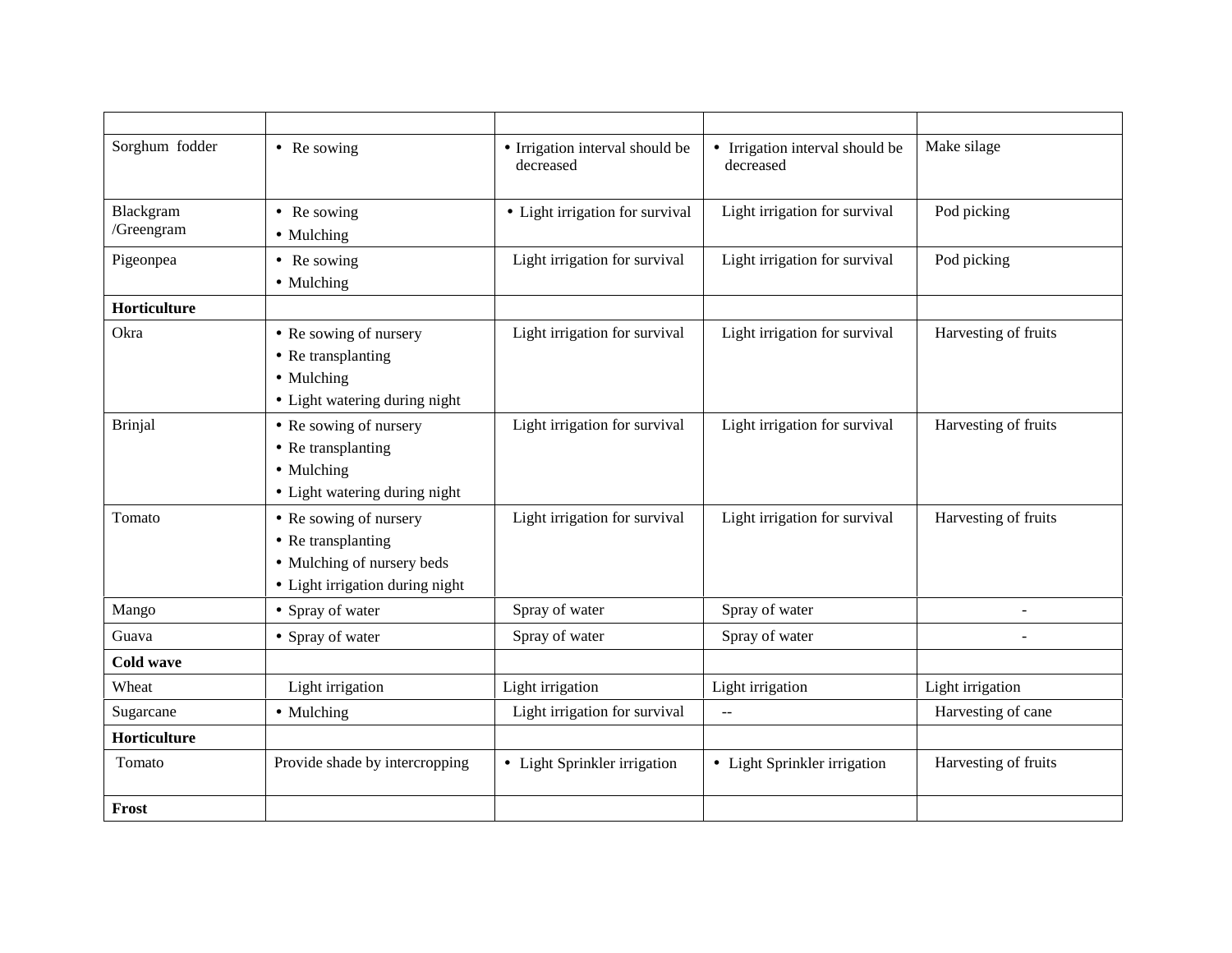| Sugarcane                  | • Light irrigation                          | Light irrigation                            | Light irrigation                            | Harvesting of cane                          |
|----------------------------|---------------------------------------------|---------------------------------------------|---------------------------------------------|---------------------------------------------|
| Pigeonpea                  | • Grow as inter crop                        | • Light irrigation                          | • Light irrigation                          | Smoke at night                              |
|                            | • Smoke at night                            | • Smoke at night                            | • Smoke at night                            |                                             |
| Horticulture               |                                             |                                             |                                             |                                             |
| Potato                     | •Light irrigation for survival              | • Light irrigation for survival             | •Light irrigation for survival              | Harvesting<br>$\bullet$                     |
|                            | •Smoke at night                             | •Smoke at night                             | •Smoke at night                             |                                             |
| Tomato                     | •Light irrigation for survival              | • Light irrigation for survival             | ·Light irrigation for survival              | De halming<br>$\bullet$                     |
|                            | •Smoke at night                             | •Smoke at night                             | •Smoke at night                             |                                             |
| Pea                        | • Light irrigation for survival             | • Light irrigation for survival             | ·Light irrigation for survival              | Harvesting<br>$\bullet$                     |
|                            | •Smoke at night                             | •Smoke at night                             | •Smoke at night                             |                                             |
| Mango                      | • Irrigation & Smoking during<br>night      | •Irrigation &Smoking during<br>night        | •Irrigation &Smoking during<br>night        | $\overline{\phantom{a}}$                    |
| Guava                      | •Irrigation &Smoking during<br>night        | •Irrigation & Smoking during<br>night       | •Irrigation &Smoking during<br>night        | Harvesting                                  |
| <b>Hailstorm</b>           |                                             |                                             |                                             |                                             |
| All the crops              | Re sowing                                   | Re sowing of Catch crop                     | Harvest for fodder                          | Pre Harvesting                              |
| <b>Horticulture</b>        |                                             |                                             |                                             |                                             |
| All the Vegetable<br>crops | Re sowing                                   | Re sowing of Catch crop                     | Harvest for fodder                          | Pre Harvesting                              |
| All the Fruit crops        | Use anti hail net                           | Use anti hail net                           | Use anti hail net                           | Harvest the damaged fruits                  |
|                            | Spray of fungicide with 2% urea<br>solution | Spray of fungicide with 2%<br>urea solution | Spray of fungicide with 2%<br>urea solution | Spray of fungicide with 2%<br>urea solution |
| Fog                        | Not applicable                              |                                             |                                             |                                             |
|                            |                                             |                                             |                                             |                                             |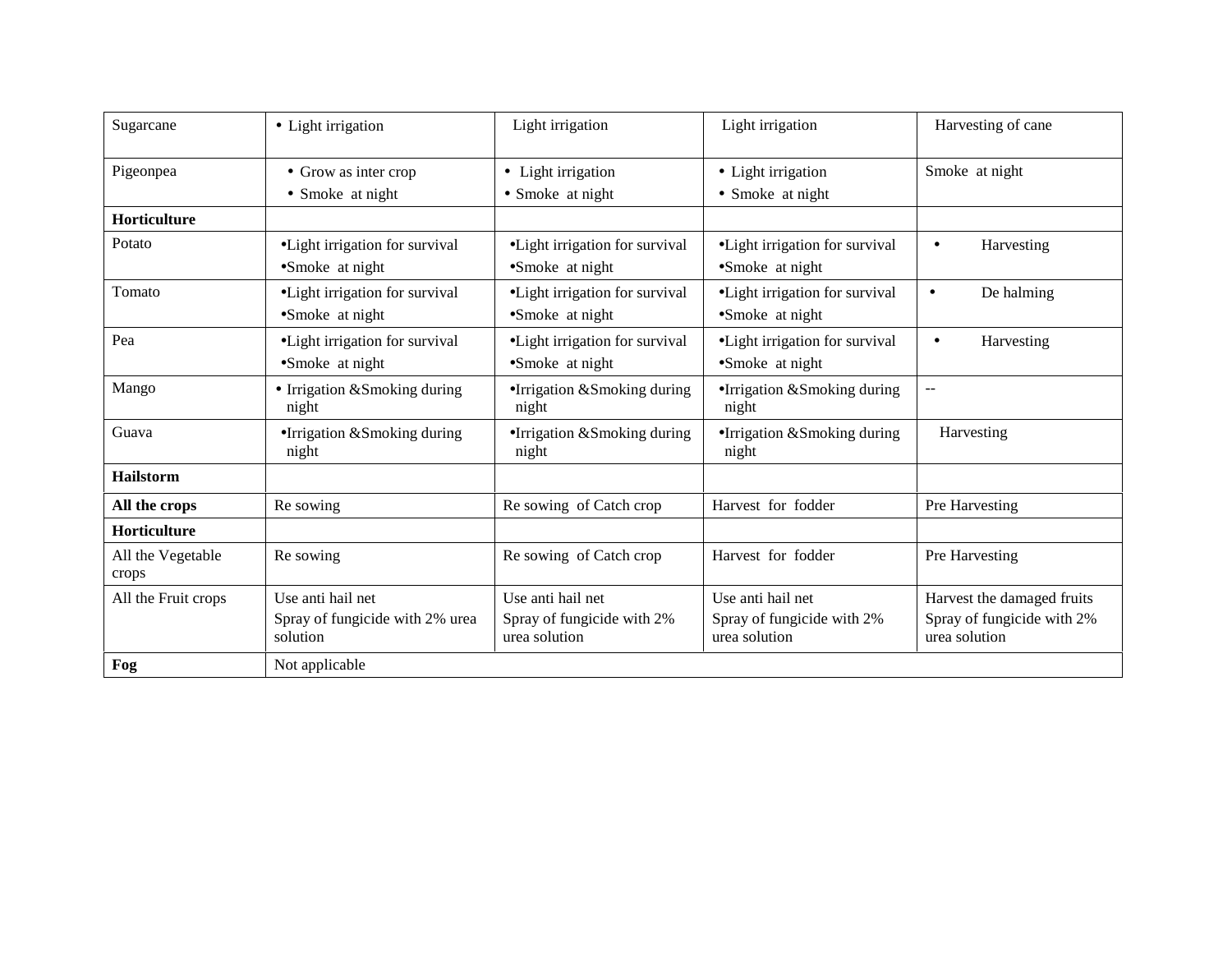# **2.5 Contingent strategies for Livestock, Poultry & Fisheries**

### **2.5.1 Livestock**

|                                 | <b>Suggested contingency measures</b>                                                                                                                                                                                                                                                                                                                                                                                                                                                                                                                                                                                                                                                                                                             |                                                                                                                                                                                                                                                                                                                                      |                                                                                                                                                                                              |  |
|---------------------------------|---------------------------------------------------------------------------------------------------------------------------------------------------------------------------------------------------------------------------------------------------------------------------------------------------------------------------------------------------------------------------------------------------------------------------------------------------------------------------------------------------------------------------------------------------------------------------------------------------------------------------------------------------------------------------------------------------------------------------------------------------|--------------------------------------------------------------------------------------------------------------------------------------------------------------------------------------------------------------------------------------------------------------------------------------------------------------------------------------|----------------------------------------------------------------------------------------------------------------------------------------------------------------------------------------------|--|
|                                 | <b>Before the event</b>                                                                                                                                                                                                                                                                                                                                                                                                                                                                                                                                                                                                                                                                                                                           | During the event                                                                                                                                                                                                                                                                                                                     | After the event                                                                                                                                                                              |  |
| <b>Drought</b>                  |                                                                                                                                                                                                                                                                                                                                                                                                                                                                                                                                                                                                                                                                                                                                                   |                                                                                                                                                                                                                                                                                                                                      |                                                                                                                                                                                              |  |
| Feed and fodder<br>availability | • Fodder crop Insurance<br>• Making of feed blocks<br>• Encourage farmers to allocate some lands for<br>cultivating perennial fodder (Napier grass,<br>Subabul), specially on bunds and wasteland<br>• Establishing fodder banks, encouraging fodder<br>crops in irrigated area<br>• Making silage or hay of excess fodder.<br>• Statistics regarding feed/fodder availability<br>and requirement should be updated by the<br>concerned deptt.<br>• Seed production and development of drought<br>resistant crops and their varieties of fodder<br>crops.<br>• Encourage farmers to adopt sprinkler irrigation<br>system.<br>• Training to the farmers and extension<br>functionaries for production and long term<br>storage of feed and fodder. | Utilizing fodder from perennial<br>trees/shrubs/fodder bank reserves for small<br>ruminant.<br>Utilizing stored fodder as silage, hay, feed<br>$\bullet$<br>blocks & mixture etc.<br>Migration of herd /flock to other places.<br>$\bullet$<br>Establishment of communication and<br>$\bullet$<br>linkage with other state agencies. | • Availing crop insurance<br>• Cultivation of fast growing<br>green fodder crops.<br>• Development of drought<br>resistance fodder.<br>• Increase the no. of Fodder<br>Banks for future use. |  |
| Drinking water                  | • Preserving water in the pond/tank for drinking<br>purpose.                                                                                                                                                                                                                                                                                                                                                                                                                                                                                                                                                                                                                                                                                      | Using preserved water in the tanks for<br>drinking                                                                                                                                                                                                                                                                                   | Recharge of well/<br>$\bullet$<br>Tanks etc.                                                                                                                                                 |  |
|                                 | • Excavation of bore well/creation of tanks or<br>ponds.                                                                                                                                                                                                                                                                                                                                                                                                                                                                                                                                                                                                                                                                                          | Available ground water should be used for<br>drinking on priority basis.                                                                                                                                                                                                                                                             |                                                                                                                                                                                              |  |
|                                 | • De-silting of village ponds on regular basis                                                                                                                                                                                                                                                                                                                                                                                                                                                                                                                                                                                                                                                                                                    |                                                                                                                                                                                                                                                                                                                                      |                                                                                                                                                                                              |  |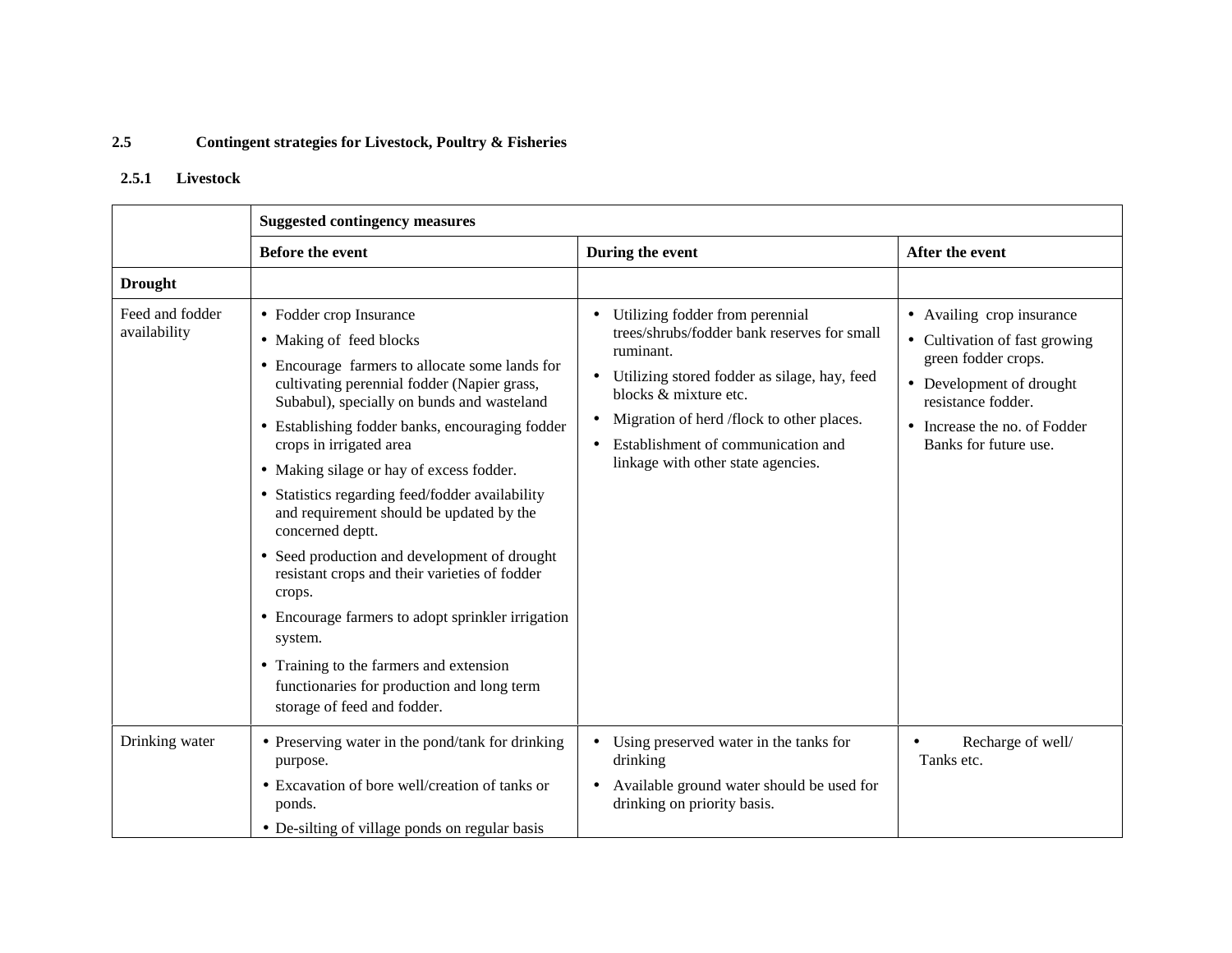| Health and disease<br>management                 | and adopt water harvesting techniques through<br>water shed approach.<br>• Filling of the ponds with canal/tube well water<br>during lean period.<br>• Farmers should be encouraged to avail<br>Livestock insurance<br>• Training to livestock owners regarding natural<br>calamities.<br>• Veterinary preparedness with medicines and<br>vaccines.<br>• Vaccination                                                                                                                                                                                                                                                                                                                                               | Conduction mass animal health camp and<br>$\bullet$<br>treating the effected animals.<br>• Mass campaigning though different media<br>regarding possible outbreak of diseases and<br>their management.                                                                 | • Availing insurance benefits.<br>• Followed standard Livestock<br>management practices.<br>• Proper health care $&$<br>treatment. |
|--------------------------------------------------|--------------------------------------------------------------------------------------------------------------------------------------------------------------------------------------------------------------------------------------------------------------------------------------------------------------------------------------------------------------------------------------------------------------------------------------------------------------------------------------------------------------------------------------------------------------------------------------------------------------------------------------------------------------------------------------------------------------------|------------------------------------------------------------------------------------------------------------------------------------------------------------------------------------------------------------------------------------------------------------------------|------------------------------------------------------------------------------------------------------------------------------------|
| <b>Floods</b><br>Feed and fodder<br>availability | • Fodder crop Insurance<br>• Making of feed blocks<br>• Encourage farmers to allocate some lands for<br>cultivating perennial fodder (Napier grass,<br>Subabul), specially on bunds and wasteland<br>• Establishing fodder banks, encouraging fodder<br>crops.<br>• Making silage or hay of excess fodder and that<br>should be stored on up land.<br>• Statistics regarding feed/fodder availability<br>and requirement should be updated by the<br>concerned deptt.<br>• Seed production and development of crops and<br>their varieties of fodder crops for water logged<br>conditions.<br>• Training to the farmers and extension<br>functionaries for production and long term<br>storage of feed and fodder. | Utilizing fodder from perennial<br>$\bullet$<br>tress/shrubs/fodder bank reserves.<br>Use of feed mixture/block hay etc<br>$\bullet$<br>Migration of flock /herds<br>$\bullet$<br>Establishment of communication and<br>$\bullet$<br>linkage with other state agencies | Availing crop insurance<br>Cultivation of fast growing<br>green fodder crops                                                       |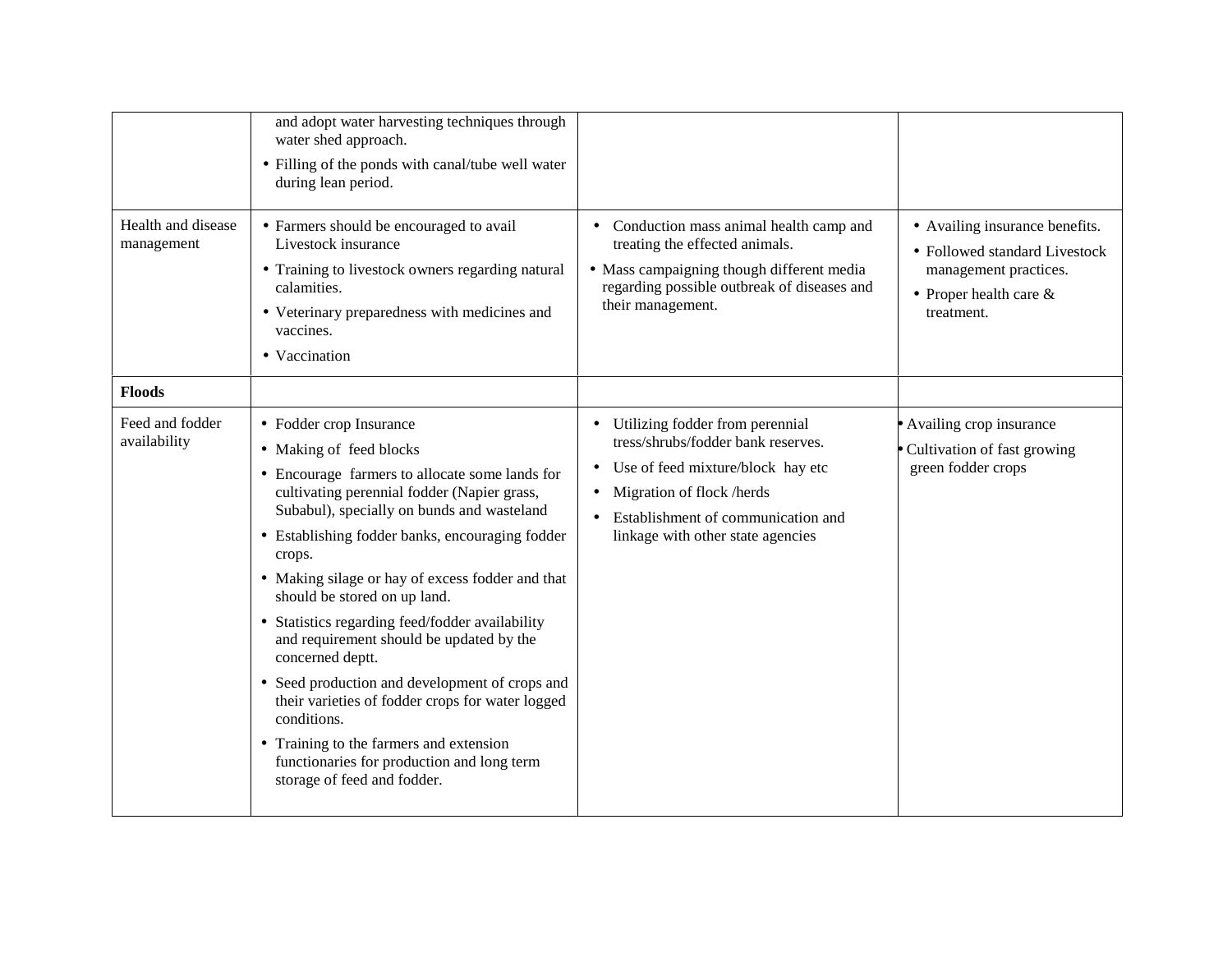| Drinking water                   | • Making suitable provision for safe drinking<br>surface water including excavation of bore<br>well/hand pump (India mark—II) at<br>community level.<br>• Make farmers aware not to use contaminated/<br>flood water for drinking purpose. | Contaminated flood water should not be<br>used for drinking.                                                                                                                                                                                            | Open sources of drinking<br>water (tank/well) should be<br>further treated with<br>potassium per magnate.                                                                                                                           |
|----------------------------------|--------------------------------------------------------------------------------------------------------------------------------------------------------------------------------------------------------------------------------------------|---------------------------------------------------------------------------------------------------------------------------------------------------------------------------------------------------------------------------------------------------------|-------------------------------------------------------------------------------------------------------------------------------------------------------------------------------------------------------------------------------------|
| Health and disease<br>management | • Live stock Insurance<br>• Training to livestock owners regarding natural<br>calamities.<br>• Veterinary preparedness with medicines and<br>vaccines.<br>• Vaccination                                                                    | • Conduction mass animal health camp and<br>treating the effected animals.<br>• Training to livestock owners regarding<br>natural calamities.<br>• Establishment of Co-ordination with other<br>Agencies.<br>• Use of mass media to spread expat advice | Culling sick animals<br>$\bullet$<br>Availing insurance benefits.<br>$\bullet$<br>Culling unproductive<br>livestock<br>Proper disposal of corpse<br>$\bullet$<br>of dead bodies to prevent<br>the spread of contagious<br>diseases. |
| Cyclone                          | Not Applicable                                                                                                                                                                                                                             |                                                                                                                                                                                                                                                         |                                                                                                                                                                                                                                     |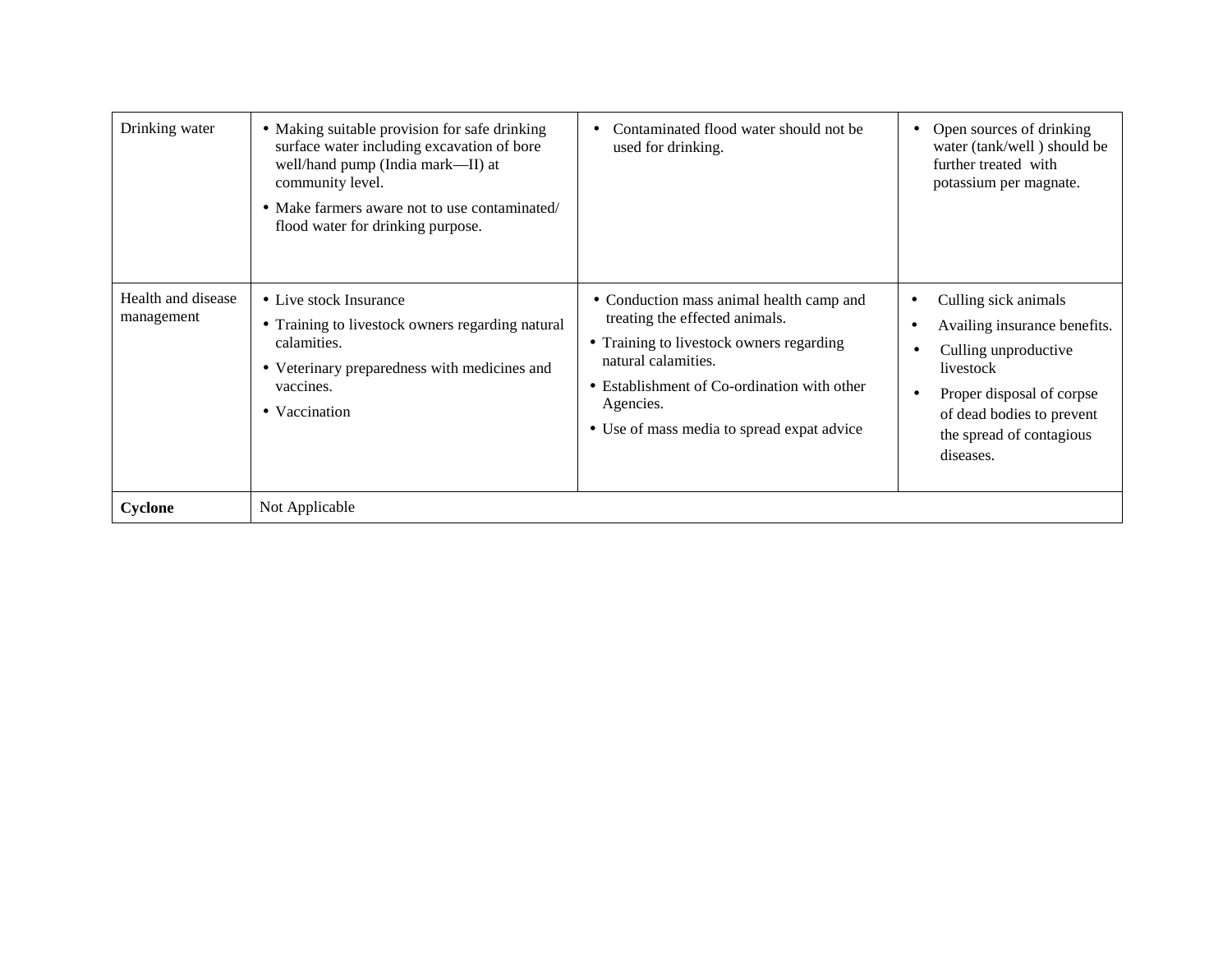| Heat wave and<br>cold wave         |                                                                                                                                                                                                                                                                                                                                                                                                                                     |                                                                                                                                                                                                                                                                                                                                                                                                                                                                                              |                                                                                                                                                                     |
|------------------------------------|-------------------------------------------------------------------------------------------------------------------------------------------------------------------------------------------------------------------------------------------------------------------------------------------------------------------------------------------------------------------------------------------------------------------------------------|----------------------------------------------------------------------------------------------------------------------------------------------------------------------------------------------------------------------------------------------------------------------------------------------------------------------------------------------------------------------------------------------------------------------------------------------------------------------------------------------|---------------------------------------------------------------------------------------------------------------------------------------------------------------------|
| Shelter/environme<br>nt management | • Avoid use of GI sheet for roofing in the<br>animal shed<br>• Create adequate sources for additional<br>supply of water to protect the animals from<br>heat waves.<br>• Establishment of modern shelter sheds.<br>• As far as possible grow shade trees such as<br>Neem, Pilkhan, Karanj etc near the animal<br>sheds.<br>• Make provision for adequate no. of<br>fans/coolers /heaters according to the<br>situation, if possible | • Provide the thatches/tarpaulins/rags in the<br>animal sheds to protect against direct entry<br>of hot/cold waves<br>• Provide proper bedding to prevent from cold<br>and proper ventilation to prevent from heat.<br>• Provide drinking water to animal frequently<br>during heat wave<br>• Watch the forecast of weather department.<br>• As for as possible the animal should be<br>allowed to wallow in pounds/canals/river or<br>give bath once or twice in a day during heat<br>waves | Repair and maintenance of<br>additional facilities                                                                                                                  |
| Health and disease<br>management   | • Insure the animals<br>• Training to livestock owners/ para-vets<br>regarding preventive measure against extreme<br>weather conditions<br>• Veterinary preparedness with medicines and<br>vaccines etc.<br>• Vaccination against FMD & Cold                                                                                                                                                                                        | • Organize village level animal health camps<br>• Consult veterinary officer immediately if any<br>adverse symptoms are noticed<br>• Use of ITKs for food supplements                                                                                                                                                                                                                                                                                                                        | • Proper after care of animals.<br>• Availing insurance benefits.<br>• Proper disposal of corpse of<br>dead bodies to prevent the<br>spread of contagious diseases. |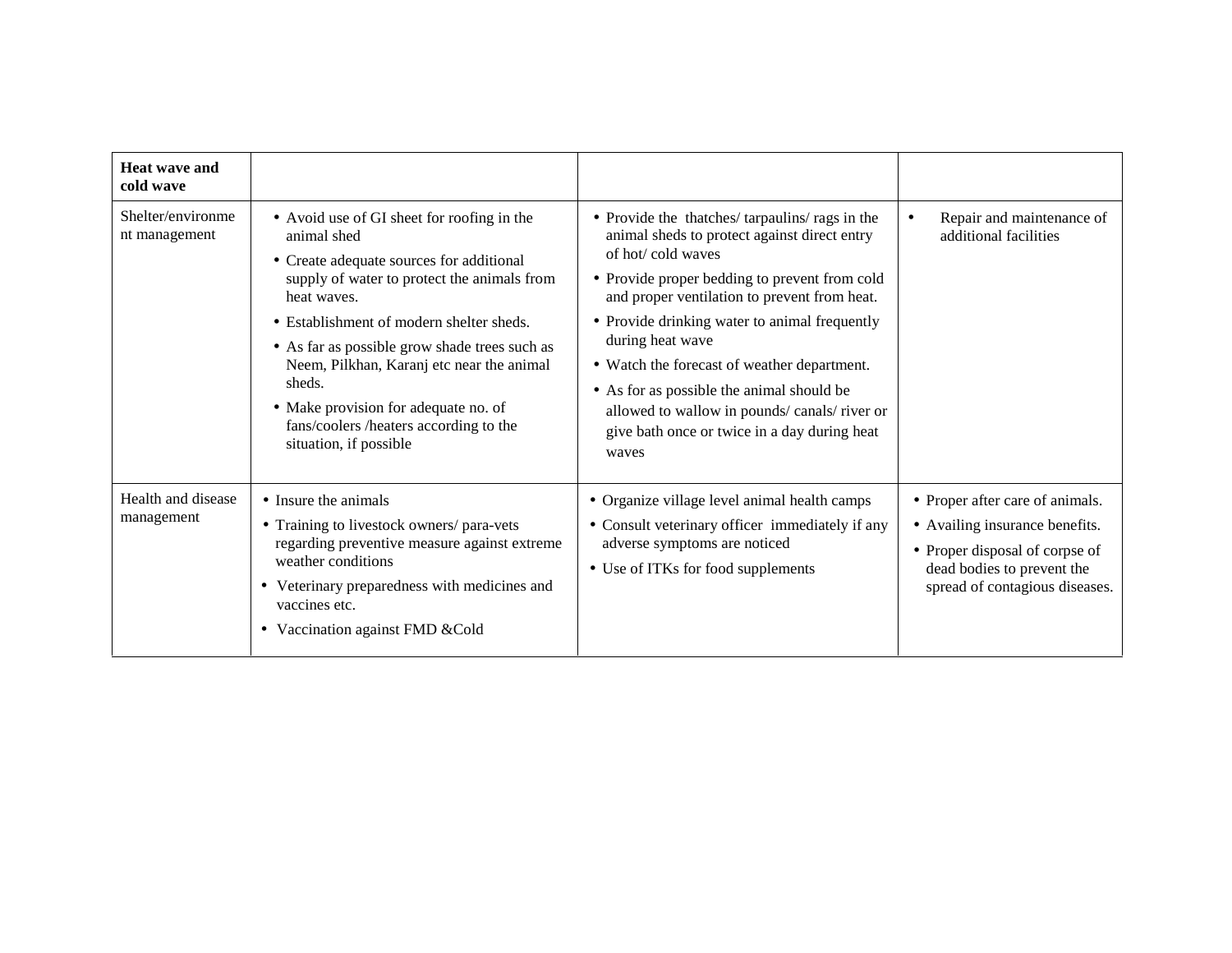## **2.5.2 Poultry**

|                                     | <b>Suggested contingency measures</b>                                                                                                                                                                                                              |                                                                                                                                                                                                                          |                                                                                                                                                           | <b>Convergence/linkages</b><br>with ongoing programs, if<br>any |
|-------------------------------------|----------------------------------------------------------------------------------------------------------------------------------------------------------------------------------------------------------------------------------------------------|--------------------------------------------------------------------------------------------------------------------------------------------------------------------------------------------------------------------------|-----------------------------------------------------------------------------------------------------------------------------------------------------------|-----------------------------------------------------------------|
|                                     | <b>Before the event</b>                                                                                                                                                                                                                            | During the event                                                                                                                                                                                                         | After the event                                                                                                                                           |                                                                 |
| <b>Drought</b>                      |                                                                                                                                                                                                                                                    |                                                                                                                                                                                                                          |                                                                                                                                                           |                                                                 |
| Shortage of feed<br>ingredients     | • Making and storage of feed<br>concentrates<br>• Awareness regarding traditional<br>feed banks.<br>• Feed requirement data should be<br>generated<br>• Prepare the feed requirement data<br>base of poultry farm.<br>• Store the feed ingredients | • Use of feed concentrates/<br>mixture/blocks etc<br>• Establishment of communication<br>with other state agencies.<br>• Use of locally available feed<br>recourses.<br>• Import the feed recourse form<br>other states. | • Availing insurance<br>• Increase the no. of<br>feed banks for future<br>use                                                                             |                                                                 |
| Drinking water                      | • Making extra facility for drinking<br>water.<br>• Repair & maintenance of water<br>resources                                                                                                                                                     | • Frequent supply of drinking water                                                                                                                                                                                      |                                                                                                                                                           |                                                                 |
| Health and<br>disease<br>management | • Veterinary preparedness with<br>medicines and vaccines.<br>• Vaccination<br>• Training to poultry<br>Growers regarding natural<br>calamities.                                                                                                    | • Treatment of affected poultry<br>birds                                                                                                                                                                                 | • Culling of flock<br>• Availing insurance<br>benefits<br>• Proper disposal of<br>corpse of dead bodies<br>to prevent the pared of<br>contagious diseases |                                                                 |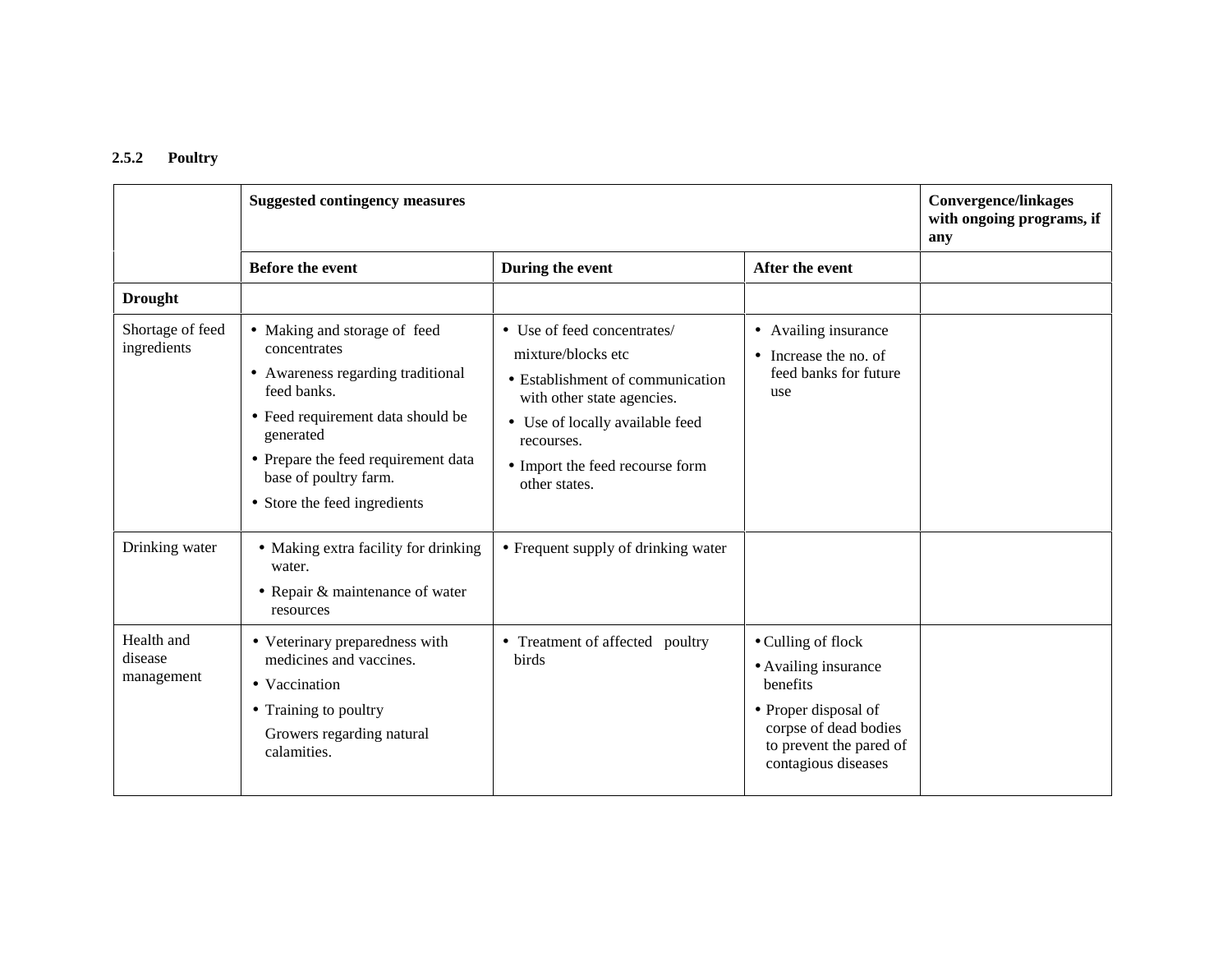| <b>Floods</b>                       |                                                                                                                             |                                                                                                                                                 |                                                                                                                             |  |
|-------------------------------------|-----------------------------------------------------------------------------------------------------------------------------|-------------------------------------------------------------------------------------------------------------------------------------------------|-----------------------------------------------------------------------------------------------------------------------------|--|
| Shortage of feed<br>ingredients     | Sufficient quantity of feed<br>ingredients should be stored                                                                 | • Use of stored feed in balanced<br>form<br>• Prevent the feed from moisture.                                                                   | • Cleaning of feed<br>store & repair if any.<br>• Moist feed should be<br>dried &treated as per<br>requirement              |  |
| Drinking water                      | • Make provision of ground water<br>for drinking                                                                            | • Use only Ground water obtained<br>from India Mrka II or Tubewell                                                                              | Repair,<br>$\bullet$<br>maintenance and<br>cleaning of water<br>recourse<br>• Sanitation of open<br>Wells                   |  |
| Health and<br>disease<br>management | • Veterinary preparedness with<br>medicines and vaccines<br>• Vaccination                                                   | • Migration of flock if required                                                                                                                | • Availing insurance<br>benefits.<br>• Culling of<br>unproductive flock                                                     |  |
| Cyclone                             | Not Applicable                                                                                                              |                                                                                                                                                 |                                                                                                                             |  |
| Shortage of feed<br>ingredients     | • Storage and making of feed<br>concentrates<br>• Proper feed requirement data base                                         | Establishment of<br>communication with other state<br>agencies<br>Use of stored feed ingredient<br>$\bullet$<br>Import of feed from other areas | Repair and maintenance<br>of feed store                                                                                     |  |
| Drinking water                      | • Make provision of ground water<br>for drinking                                                                            | • Use only Ground water obtained<br>from India Mrka II or Tubewell                                                                              | Repair and maintenance<br>$\bullet$<br>of water recourse                                                                    |  |
| Health and<br>disease<br>management | • Training to poultry growers<br>regarding natural calamities.<br>• Veterinary preparedness with<br>medicines and vaccines. | Treatment of injured poultry<br>birds.                                                                                                          | $\bullet$ Culling of flock<br>• Availing insurance<br>benefits.<br>• Proper disposal of corpse<br>of dead bodies to prevent |  |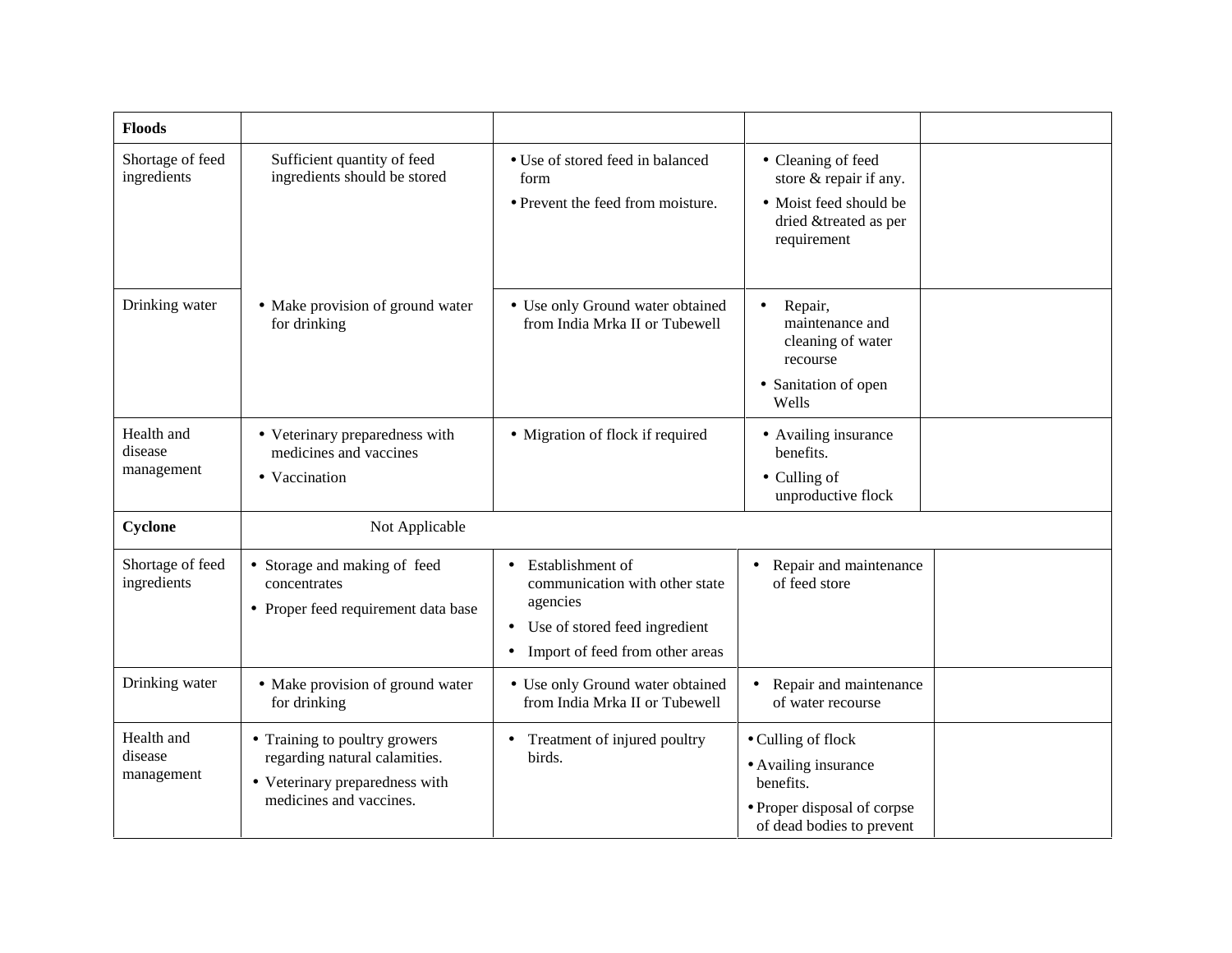|                                     |                                                                                                                                                                                        |                                                                                                                                                                                                                                                                                                                                   | the pared of contagious<br>diseases.                                                                                                                                      |  |  |  |
|-------------------------------------|----------------------------------------------------------------------------------------------------------------------------------------------------------------------------------------|-----------------------------------------------------------------------------------------------------------------------------------------------------------------------------------------------------------------------------------------------------------------------------------------------------------------------------------|---------------------------------------------------------------------------------------------------------------------------------------------------------------------------|--|--|--|
| Heat wave and cold wave             |                                                                                                                                                                                        |                                                                                                                                                                                                                                                                                                                                   |                                                                                                                                                                           |  |  |  |
| Shelter/environm<br>ent management  | • Making sufficient provision of<br>shelter to protect live stock from<br>heat and cold waves<br>• Establishment of alternate resource<br>for water supply.<br>• Modern shelter sheds. | Keep the birds in appropriate<br>$\bullet$<br>shelter<br>Provide proper bedding to<br>$\bullet$<br>prevent from cold and proper<br>ventilated to prevent from heat<br>Provide drinking water to birds<br>$\bullet$<br>frequently.<br>• Adopted proper management<br>practices.<br>• Watch the fore cast of weather<br>department. | • Making of modern shelter<br>sheds<br>• Increase the plantation of<br>trees                                                                                              |  |  |  |
| Health and<br>disease<br>management | • Insurance<br>• Veterinary preparedness with<br>medicines and vaccines<br>• Training to poultry growers<br>regarding natural calamities                                               | • Provide proper treatment as per<br>requirement<br>Treatment of injured poultry<br>٠                                                                                                                                                                                                                                             | • Availing insurance<br>benefits<br>• Culling of unproductive<br>flock<br>• Proper disposal of corpse<br>of dead bodies to prevent<br>the pared of contagious<br>diseases |  |  |  |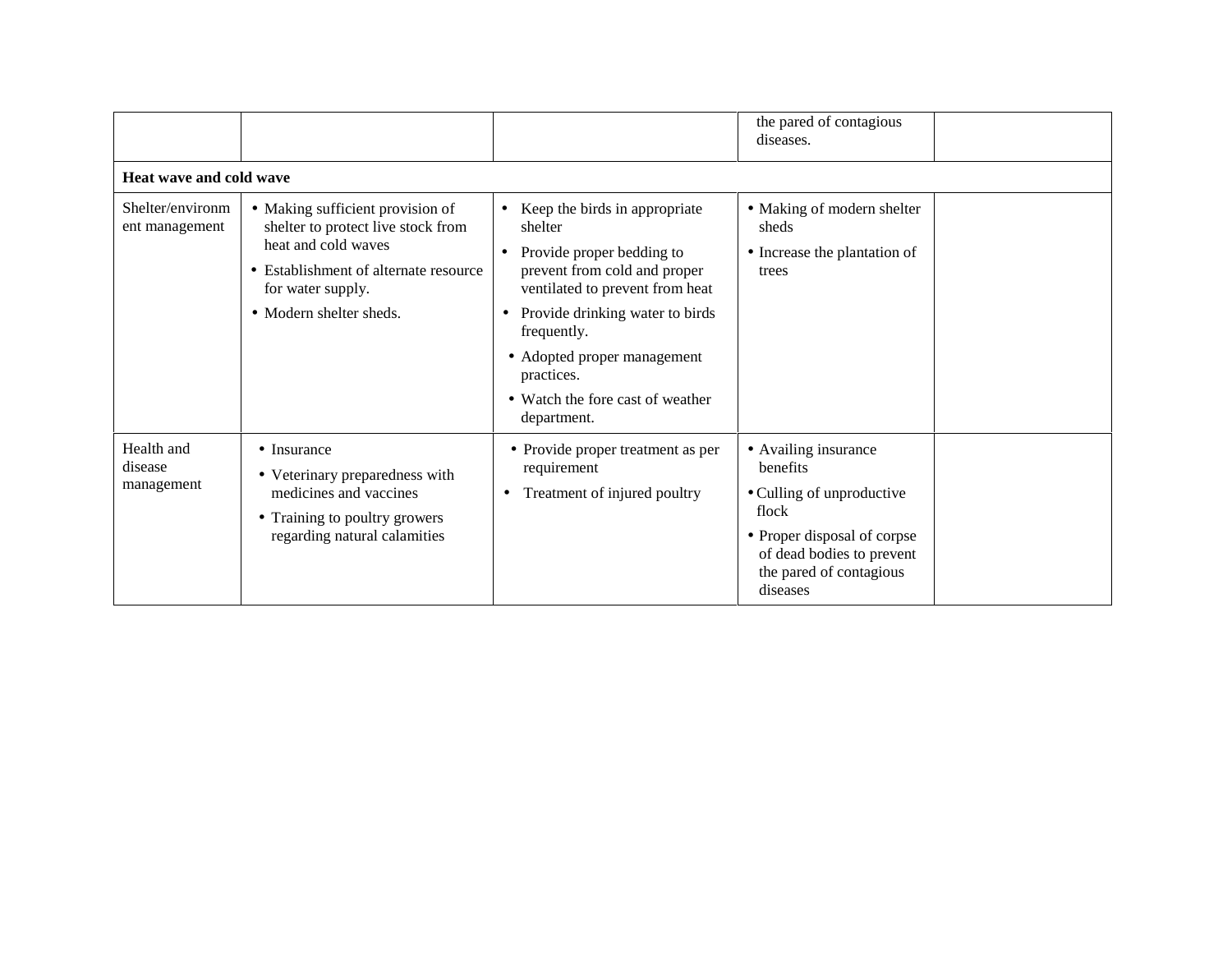## **2.5.2 Fisheries/ Aquaculture**

|                                                                         | <b>Suggested contingency measures</b>                                                                                                               |                                                                                                                                                                                               |                                                                                                                                                                                                     |
|-------------------------------------------------------------------------|-----------------------------------------------------------------------------------------------------------------------------------------------------|-----------------------------------------------------------------------------------------------------------------------------------------------------------------------------------------------|-----------------------------------------------------------------------------------------------------------------------------------------------------------------------------------------------------|
|                                                                         | <b>Before the event</b>                                                                                                                             | During the event                                                                                                                                                                              | After the event                                                                                                                                                                                     |
| 1) Drought                                                              |                                                                                                                                                     |                                                                                                                                                                                               |                                                                                                                                                                                                     |
| A. Capture                                                              |                                                                                                                                                     |                                                                                                                                                                                               |                                                                                                                                                                                                     |
| Marine                                                                  |                                                                                                                                                     |                                                                                                                                                                                               |                                                                                                                                                                                                     |
| Inland                                                                  |                                                                                                                                                     |                                                                                                                                                                                               |                                                                                                                                                                                                     |
| (i) Shallow water depth due to<br>insufficient rains/inflow             | • Adopt appropriate measures to reduce<br>water seepage or infiltration                                                                             | • Harvest the crop partially                                                                                                                                                                  | $\bullet$ Re stock                                                                                                                                                                                  |
| (ii) Changes in water quality                                           | • Regular observation to check the water<br>quality and remove the pollutants if any.                                                               | • Add oxy-flow to improve oxygen<br>• Churning of pond water                                                                                                                                  | • Maintain appropriate level<br>of water if possible<br>• Check the water quality<br>and remove the pollutants<br>if any.                                                                           |
| B. Aquaculture                                                          |                                                                                                                                                     |                                                                                                                                                                                               |                                                                                                                                                                                                     |
| (i) Shallow water in ponds due to<br>insufficient rains/inflow          | • Adopt appropriate measures to reduce<br>water seepage or infiltration from ponds<br>• Avoid any kinds of water pollution<br>and maintain water pH | • Ensure the Oxygen availability into<br>ponds for the survival of fish<br>• Avoid any kind of water pollution<br>• Add oxy-flow to improve oxygen into<br>ponds.<br>• Churning of pond water | · Maintain appropriate level<br>of water in ponds<br>• Check the water quality<br>and remove the pollutants<br>if any.                                                                              |
| (ii) Impact of salt load build up in<br>ponds / change in water quality | • Add some fresh water from other source<br>like cannel etc                                                                                         | • Add oxy-flow to improve oxygen into<br>ponds.<br>• Churning of pond water<br>• Add fresh water into pond for life<br>saving and to reduce salt load                                         | • Add fresh water into<br>pond for life saving and<br>to reduce salt load<br>• Maintain appropriate<br>level of water in ponds<br>• Check the water quality<br>and remove the<br>pollutants if any. |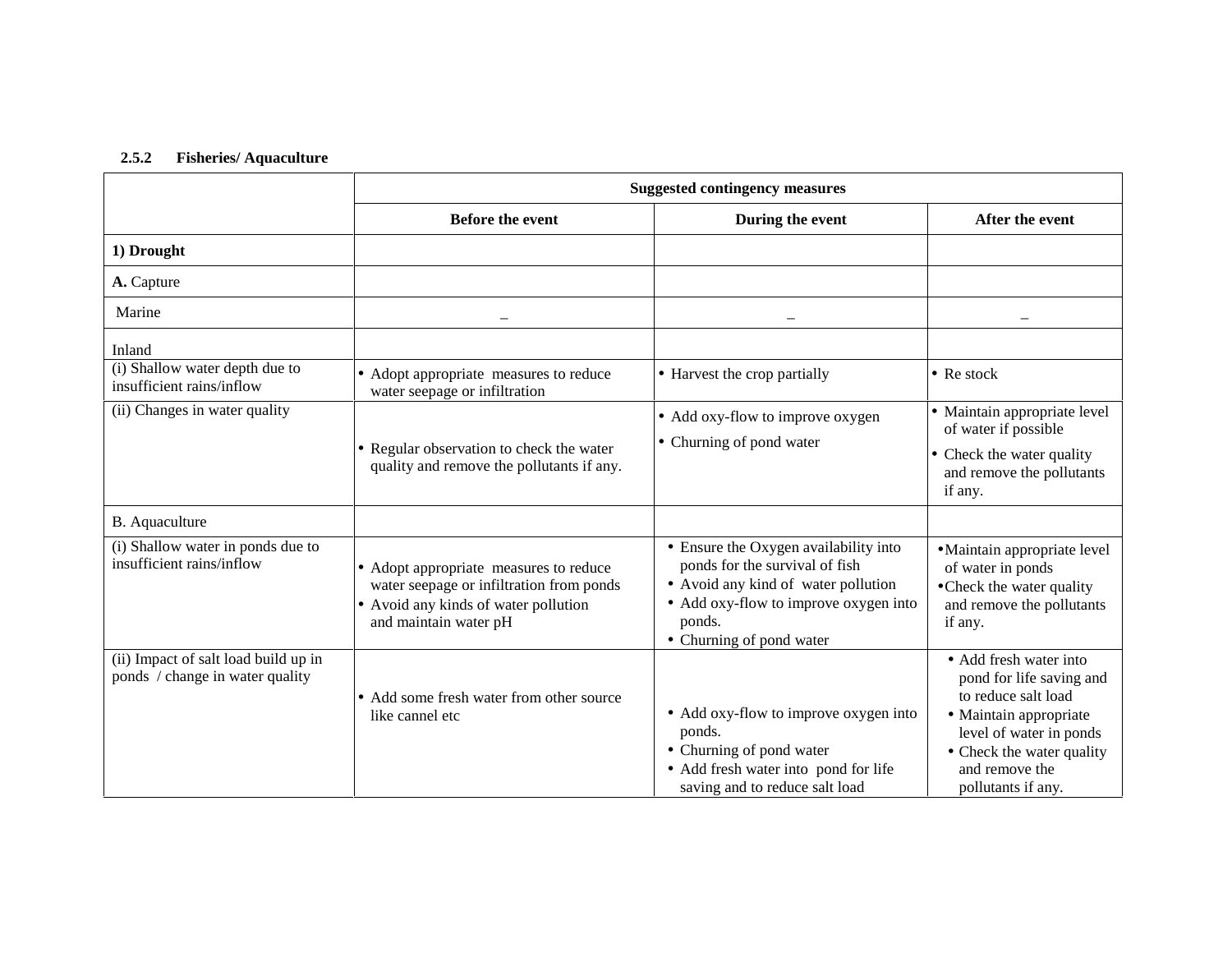| 2) Floods                                                |                                                                                                                                                                                                                                                                                                                     |                                                                                                                                                                                                                                                               |                                                                                                                        |
|----------------------------------------------------------|---------------------------------------------------------------------------------------------------------------------------------------------------------------------------------------------------------------------------------------------------------------------------------------------------------------------|---------------------------------------------------------------------------------------------------------------------------------------------------------------------------------------------------------------------------------------------------------------|------------------------------------------------------------------------------------------------------------------------|
| A. Capture                                               |                                                                                                                                                                                                                                                                                                                     |                                                                                                                                                                                                                                                               |                                                                                                                        |
| Marine                                                   | $-$                                                                                                                                                                                                                                                                                                                 | $\overline{a}$                                                                                                                                                                                                                                                | $\sim$                                                                                                                 |
| Inland                                                   |                                                                                                                                                                                                                                                                                                                     |                                                                                                                                                                                                                                                               |                                                                                                                        |
| (i) No. of boats / nets/damaged                          | • Boats, nets etc should be taken out from<br>water bodies                                                                                                                                                                                                                                                          | • Close supervision of flood condition                                                                                                                                                                                                                        | • Damaged boat or nets<br>should be repaired                                                                           |
| (ii) No. of houses damaged                               | $\overline{\phantom{0}}$                                                                                                                                                                                                                                                                                            | $\qquad \qquad -$                                                                                                                                                                                                                                             | • Repair the damaged house.                                                                                            |
| (iii) Loss of stock                                      | $\overline{\phantom{0}}$                                                                                                                                                                                                                                                                                            | $\qquad \qquad$                                                                                                                                                                                                                                               | • Sanitation and proper<br>disposal of corpse                                                                          |
| (iv) Changes in water quality                            | • Increase the height of bunds.                                                                                                                                                                                                                                                                                     | $\overline{a}$                                                                                                                                                                                                                                                | $-$                                                                                                                    |
| (v) Health and diseases                                  | $\overline{a}$                                                                                                                                                                                                                                                                                                      | • Treatment if possible                                                                                                                                                                                                                                       | $-$                                                                                                                    |
| <b>B.</b> Aquaculture                                    |                                                                                                                                                                                                                                                                                                                     |                                                                                                                                                                                                                                                               |                                                                                                                        |
| Inundation with flood<br>(i)<br>water                    | Repair the bunds to prevent the inflow<br>$\bullet$<br>of water<br>If inflow water is not polluted then place<br>$\bullet$<br>the net at inlet and outlet<br>Raise the height of bunds<br>$\bullet$<br>Plan a proper drainage system at farm<br>$\bullet$<br>Plantation of soil binding plants at bund<br>$\bullet$ | • Avoid inflow of flood water from<br>outside.<br>• If inflow water is not polluted that can<br>be permitted to flow through net<br>placed at inlet and outlet of pond.<br>• Fencing of net required in case of<br>overflow to avoid the migration of<br>fish | • Repair the damaged<br>bunds<br>• Check water quality<br>• Change the water if it is<br>polluted                      |
| (ii) Water contamination and<br>changes in water quality | • Limeing $@300$ kg/ha                                                                                                                                                                                                                                                                                              | • Stop inflow of contaminated water                                                                                                                                                                                                                           | • Maintain appropriate<br>level of water in ponds<br>• Check the water quality<br>and remove the<br>pollutants if any. |
| (iii) Health and diseases                                | • Limeing @300 kg/ha<br>• Vaccination                                                                                                                                                                                                                                                                               | • Diagnostic measures and provide<br>appropriate medicines                                                                                                                                                                                                    | • Limeing and medication<br>as per requirement<br>• Use Cifex to control<br>ulcerative syndromes                       |